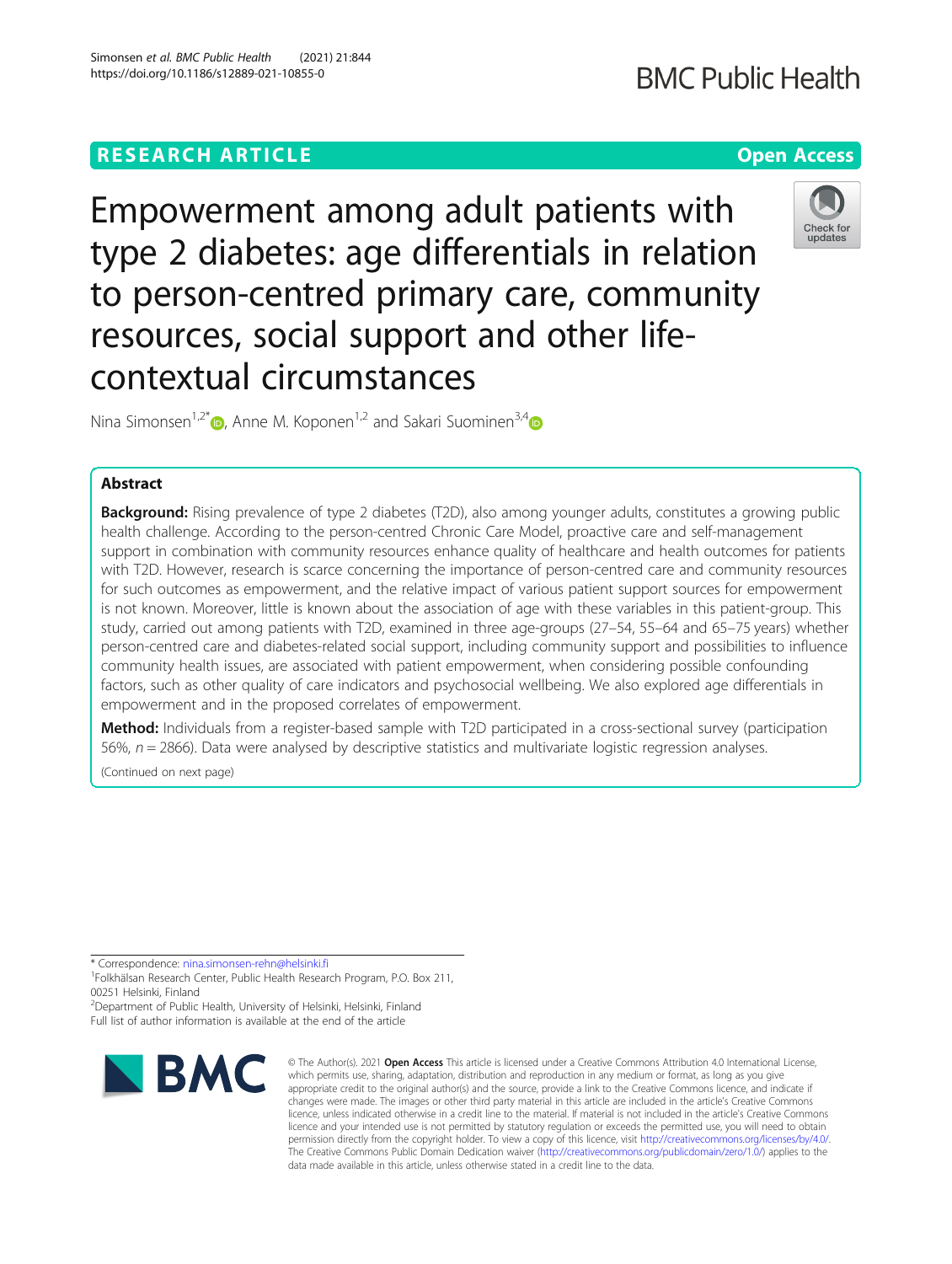## (Continued from previous page)

Results: Respondents in the youngest age-group were more likely to have low empowerment scores, less continuity of care, and lower wellbeing than the other age-groups, and to perceive less social support, but a higher level of person-centred care than the oldest group. Community support, including possibilities to influence community health issues, was independently and consistently associated with high empowerment in all three agegroups, as was person-centred care in the two older age-groups. Community support was the social support variable with the strongest association with empowerment across age-groups. Moreover, vitality was positively and diabetes-related distress negatively associated with high empowerment in all age-groups, whereas continuity of care, i.e. having a family/regular nurse, was independently associated in the youngest age-group only.

**Conclusion:** Person-centred care and community support, including possibilities to influence community health issues, supports empowerment among adults with T2D. Findings suggest that age is related to most correlates of empowerment, and that younger adults with T2D have specific healthcare needs.

Keywords: Type 2 diabetes, T2D, Empowerment, Quality of care, Chronic care model, PACIC

## Introduction

The rising prevalence of type 2 diabetes (T2D) has been described as a pandemic, and thus a growing public health challenge worldwide [\[1](#page-12-0)]. In 2017, about 425 million adults in the age range between 20 and 79 years had diabetes, and the number is expected to rise to 629 million adults by 2045 [\[2\]](#page-12-0). T2D is most common in older adults – and, for example in Finland, the prevalence of diabetes among older adults ( $\geq 65$  years) nearly tripled in the years from 2000 to 2015 [\[3](#page-12-0)]. Nevertheless, it is increasingly common also among younger adults [[1,](#page-12-0) [4\]](#page-12-0) and studies, moreover, suggest that the disease course might be more severe and the level of psychosocial distress higher in this age group [[5](#page-12-0)–[7](#page-12-0)]. The main targets in the management of T2D are a good quality of life, mental well-being and achieving and maintaining recommended levels of metabolic control, in order to reduce complications. The main means to reach metabolic control rely on healthy lifestyle choices and disease self-management, including medication, if needed, and effective strategies for coping with stress [[8\]](#page-12-0). People with T2D have to manage their own health in daily life and studies show that their own perception of their competence or self-efficacy to do this is associated with better self-management and outcomes of care [[9](#page-12-0)–[11](#page-12-0)]. Accordingly, there is a need for reorienting primary healthcare towards self-management support with a focus on selfefficacy or patient empowerment [\[12,](#page-12-0) [13\]](#page-12-0). Primary healthcare faces great challenges in meeting the needs of the growing number of people with T2D. Moreover, higher prevalence among younger adults implies that patient age increasingly needs to be considered when tailoring healthcare services and support programs [\[5,](#page-12-0) [7\]](#page-12-0). However, there is still limited knowledge about the influence of age on diabetes-related variables.

New models of service delivery, different from the reactive acute-oriented care, have been advocated and initiated in primary healthcare to improve quality of chronic illness care. One highly recognized and recommended model to improve quality of diabetes care is the Chronic Care Model (CCM) [[14](#page-12-0)–[16\]](#page-12-0). CCM strongly emphasizes person-centredness and self-management support – including collaborative goal setting, problem solving and follow-up. According to the model, an informed, empowered patient and a prepared, proactive multidisciplinary care team are vital elements of high-quality care [[14](#page-12-0), [17](#page-12-0)]. Overall, the evidence concerning the potential of the CCM to improve outcomes of care is growing [[15,](#page-12-0) [18](#page-12-0)–[20](#page-12-0)]. However, far less is known about process outcomes of CCM-concordant care, such as self-efficacy for disease management and perceived social support – knowledge, which would be needed for further improvements in care processes [\[15\]](#page-12-0).

Patient empowerment has in recent years been proposed as an important quality indicator in its own right in evaluating both healthcare processes and outcomes as concerns chronic conditions such as T2D [[13](#page-12-0), [21](#page-12-0)]. Patient empowerment definitions mostly focus on the (inherent) capacity of patients to be responsible for their own health, to make decisions about their health and behaviour, and to gain (greater) control over lifecircumstances that relate to health [[13](#page-12-0), [22,](#page-12-0) [23](#page-12-0)]. Empowerment is one of the key principles in health promotion according to WHO [\[24\]](#page-12-0) and in that context it is emphasized that people should be able to bring about changes, not only as relates to their personal behaviour, but also with regard to their social environments and the organizations that affect their lives [\[25,](#page-12-0) [26\]](#page-12-0).

Today, there is some evidence that perceived quality of chronic illness care (CCM-concordant person-centred care) and perceived social support are independently and positively associated with empowerment among patients with T2D [\[21](#page-12-0)]. However, the relative importance of different support sources, and, most notably, community support, to patient empowerment is not known. The CCM proposes that community resources, in addition to healthcare personnel's self-management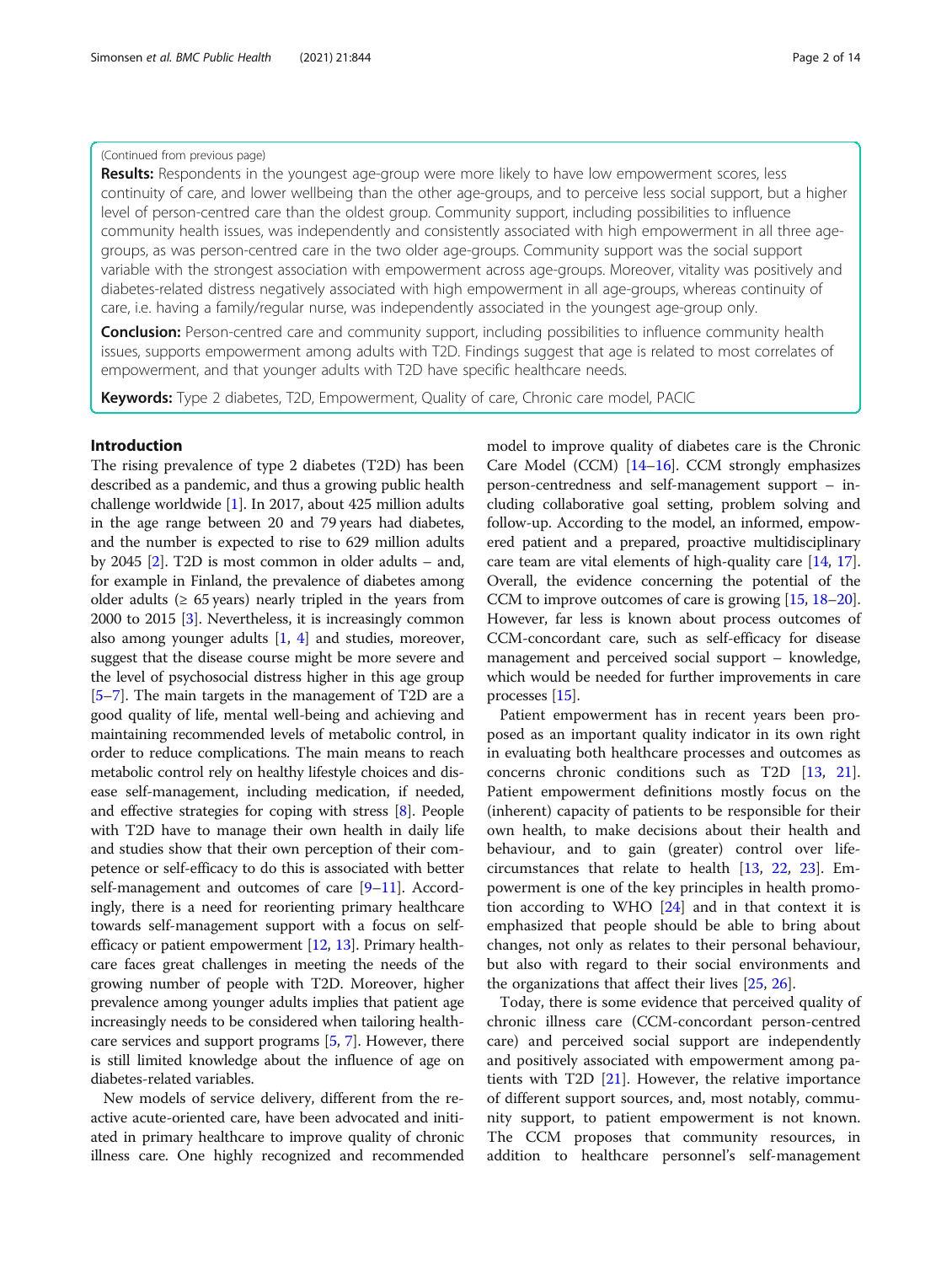support, may enhance care [[14,](#page-12-0) [20,](#page-12-0) [27,](#page-12-0) [28\]](#page-12-0). Still, few studies have addressed the community resource component of CCM [[15\]](#page-12-0). Moreover, there is a lack of studies that include diabetes patients' possibilities to influence health and life quality issues in the community, i.e. the opportunity to make a positive impact in the community – an important aspect of the process of empowerment according to the WHO definition [[25,](#page-12-0) [26\]](#page-12-0).

Given the limited knowledge about the association of age with diabetes patients' perceptions of quality of care, with patient-reported outcomes such as empowerment, and with other important diabetes-related life-contextual factors, we set out to explore this in a Finnish context. Moreover, to our knowledge, earlier studies have not examined whether there are age-related differences with respect to correlates of empowerment among patients with T2D. Besides person-centred care and various social support sources we included other quality of care (continuity of care, diabetes counselling), psychosocial and background variables, which may be associated with patient empowerment [\[21\]](#page-12-0).

Thus, the aim of this study, in a Finnish register-based sample of patients with T2D, was to develop further the understanding of chronic illness care and empowerment in diabetes care by:

Firstly, in three age-groups (27–54, 55–64 and 65–75 years) exploring age differentials in patient empowerment, perceptions of quality of care, diabetes-related social support and psychosocial wellbeing; and, secondly, examining in the three age-groups whether personcentred care and diabetes-related social support, including community support and possibilities to influence community health issues, are associated with patient empowerment, when controlling for background and possible confounding factors (i.e. other quality of care indicators, psychosocial wellbeing).

## Methods

## Design and setting/ data collection

Data was collected through a mail survey in 2011. The study is part of a larger study of quality of care in T2D in five municipalities in Southern and Central Finland (the 'Good Diabetes Care' -Study). The sample was drawn from a nationwide register of all persons with entitlement to a special reimbursement for medicines used in the treatment of T2D, kept by the Social Insurance Institution of Finland (SII). SII is a government agency in charge of settling benefits under national social security programs.

In all, 7575 persons fulfilled the inclusion criteria, including having entitlement to a special reimbursement for medicines used in the treatment of T2D, born in 1936–1991 (20–75 years), and Finnish as native language, as well as one of the five study municipalities as

place of residence [\[7](#page-12-0)]. Among these, a sample of 5167 persons was collected from the register based on a power-analysis, i.e., all persons with T2D from the 3 small municipalities (in order to make it possible to carry out comparisons between municipalities for other research questions in the Good Diabetes Care -Study) and 2000 randomly from each of the two larger municipalities. In this sample, there were 2962 (57%) men and 2205 women (43%), which corresponded to sex rates in the total population of patients with T2D in the five study municipalities.

The questionnaire was mailed to respondents in September 2011 by the SII with a reply-paid envelope addressed directly to the research institute. In October, a reminder to non-respondents was sent out, and another reminder with a new copy of the questionnaire in November. The Ethical Committee of the Hjelt Institute, University of Helsinki, and the SII approved the study.

## Measures

## Outcome variable

We used the short form of the Diabetes-Empowerment Scale (DES-SF) as the outcome variable. It is an 8-item validated measure that assesses overall diabetes-related psychosocial self-efficacy, including assessing need for change, developing a plan, overcoming barriers, asking for support, supporting oneself, coping with emotion, motivating oneself and making diabetes care choices appropriate for one's priorities and circumstances [\[29,](#page-12-0) [30](#page-12-0)]. The items take the form "In general I believe that I…" and are answered on a 5-point scale ranging from 'strongly disagree' to 'strongly agree', with a Cronbach's alpha reliability of 0.86 in our data. We dichotomized the scale by the median.

## Main independent variables

We measured person-centred care with the Patient Assessment of Chronic Illness Care, i.e., PACIC scale – a quality of chronic illness care indicator – which has been developed to evaluate CCM-concordant care from patients' perspective [[31](#page-12-0)] and advocated as a patientreported measure of person-centred coordinated care [[32\]](#page-12-0). It is a 20-item validated measure, comprising five subscales: patient activation, decision support, goal setting, problem solving and coordination/follow-up. An example item is: "I was asked for my ideas when we made a treatment plan". Earlier studies have proposed the use of the PACIC total score as an overall experience of chronic illness care [\[33](#page-12-0)–[35\]](#page-12-0). The Finnish validated version of the PACIC scale [[36\]](#page-12-0) uses an extended 12 months' time frame, giving patients a possibility to base their responses on a longer period of care. Each item on the measure is rated on a five-point scale (from 'almost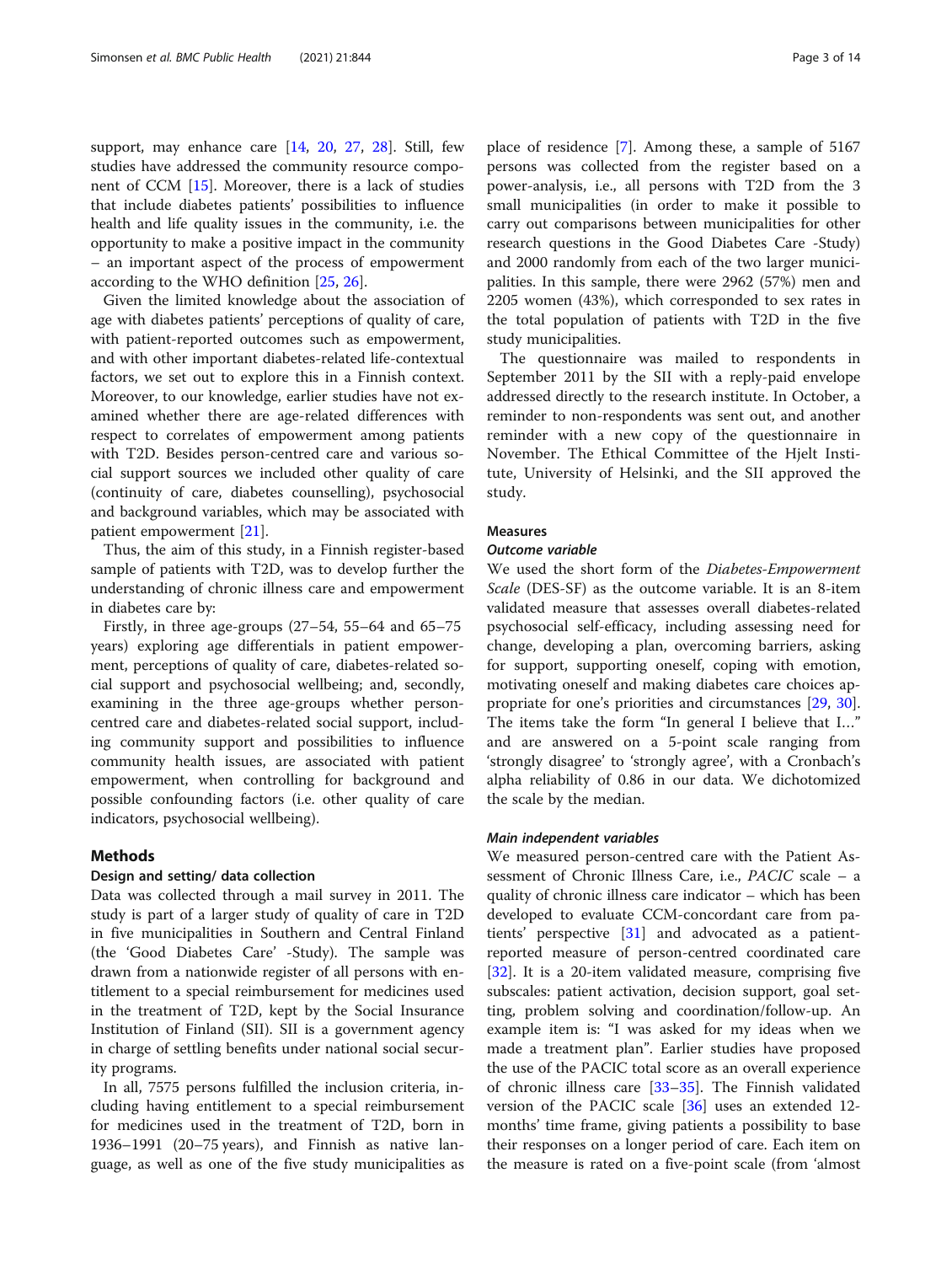To measure Diabetes-related social support and possibilities to influence community health issues we used the 12-item measure by Toljamo [[37\]](#page-12-0) assessing diabetesrelated help and support received from relatives, friends and health care personnel on a 5-point scale ranging from 'strongly disagree to 'strongly agree'. An example item is: "My family and friends take care of things for me when necessary". The Diabetes Social Support scale of Toljamo is based on scales developed by, for example, Brandt and Weinert [\[38](#page-12-0)]. In addition, we included three items (see Additional file [1](#page-11-0)): two items measuring support received from and in the community regarding diabetes self-care, adapted from the community resources component of the Resources and Support for Selfmanagement (RSSM) instrument [\[39\]](#page-12-0), and one item assessing possibilities to influence factors related to health and life quality in one's community, constructed based on the WHO definition of empowerment where people's greater control over actions and decisions that affect their health is in focus [\[25](#page-12-0)]. Based on a principal component analysis of all the 15 items, we found three factors: social support from one's family and friends i.e. family and friend support (4 items; alpha 0.78), social support from peers, i.e. peer support (2 items; alpha 0.82) and social support from the community and possibilities to influence community health issues, i.e. community support and possibilities to influence (6 items; alpha 0.83). The community support and possibilities to influence factor included two items on informational support from healthcare personnel, two items on support from the community, i.e. one item on support in terms of economic support and one in terms of overall support, one item on sufficiency of activities in the community that support one's self-management, and one item on possibilities to influence factors related to health and life quality in one's community. One of the items on the Toljamo scale (related to follow-up visits in the diabetes clinic being very important for getting information) did not load on any factor, and two of the items measuring negative aspects of social support, which loaded on one factor, had a low Cronbach's alpha (i.e. 0.39) and we did not include them in the analyses. Higher scores indicate higher perceived support.

## Additional independent variables measuring quality of care and psychosocial wellbeing

Diabetes counselling was measured with questions concerning the sufficiency of information, advice and guidance related to different aspects of diabetes selfmanagement gotten in one's principal primary healthcare

centre, for example: 1) diabetes as a disease, 2) diabetes medication …..15) suitable physical activity (15 items; range  $1 = not$  $1 = not$  at all...3 = sufficiently; see Additional file 1).

The indicators for *continuity of care*, as concerned diabetes care, included having a family/regular doctor and/ or a family/regular nurse (the questions answered with  $1 = no/don't know, 2 = yes.$ 

We measured emotional well-being and energy/vitality with scales from the Finnish validated version of the RAND-36-Item Health Survey, 1.0 (range 0–100) [[40](#page-13-0), [41\]](#page-13-0) that measure experiences during the last 4 weeks with 5- respectively 4-item scales. The items take the form: "How much of the time during the past 4 weeks…". An example item is: "How much of the time during the past 4 weeks did you have a lot of energy?". Cronbach's alphas were 0.84 respectively 0.85 in our data. Higher scores indicate better emotional well-being, respectively higher felt energy or vitality.

Life stress was measured with a 10-item scale (see Additional file [1\)](#page-11-0) measuring experienced stress during the last year in 10 life areas, for example, due to one's health or economic situation (range  $1 = none...4 = very$ much). Based on the Living with Diabetes Study [\[42](#page-13-0)].

Diabetes-related distress was measured with a 6-item scale (see Additional file [1\)](#page-11-0) measuring how often selfmanagement of diabetes (monitoring blood-sugar levels, measuring blood-pressure, checking one's feet, taking one's medicine, eating healthily and engaging in physical activity) felt burdensome or difficult (range  $1 =$  almost  $never....4 = almost always).$ 

Furthermore, we included the following background items: sex, age, marital status, professional education, diabetes medication, years since diagnosis, and health care provider. The focus was on three age groups, that is, older (65–75 years), 'middle aged' (55–64 years) and younger (27–54 years) respondents. The age-limit for the oldest age group was based on the common age for retirement in Finland (i.e. 65 years). For the youngest age group, the higher age-limit was at the outset based on early onset of T2D (defined as ≤45 years) and the lower age-limit was 20 years. However, due to the relative low number of persons of this age in our sample, we raised the age-limit to 54 years. Also, the youngest to answer were 27 years old. Thus, we defined the youngest age group as respondents who were 27–54 years.

All continuous scales are averaged sum-scales (i.e. DES-SF, PACIC, Diabetes-related social support, diabetes counselling, emotional well-being, energy/vitality, life stress and diabetes-related distress). Respondents were included in the analyses if they had answered to at least 85% of the PACIC scale items (i.e. 17 of 20 items) to ensure inclusion of the different dimensions of the scale, as well as 70% of the other scale items. Higher values correspond to the meaning of the scale. All data are self-reported.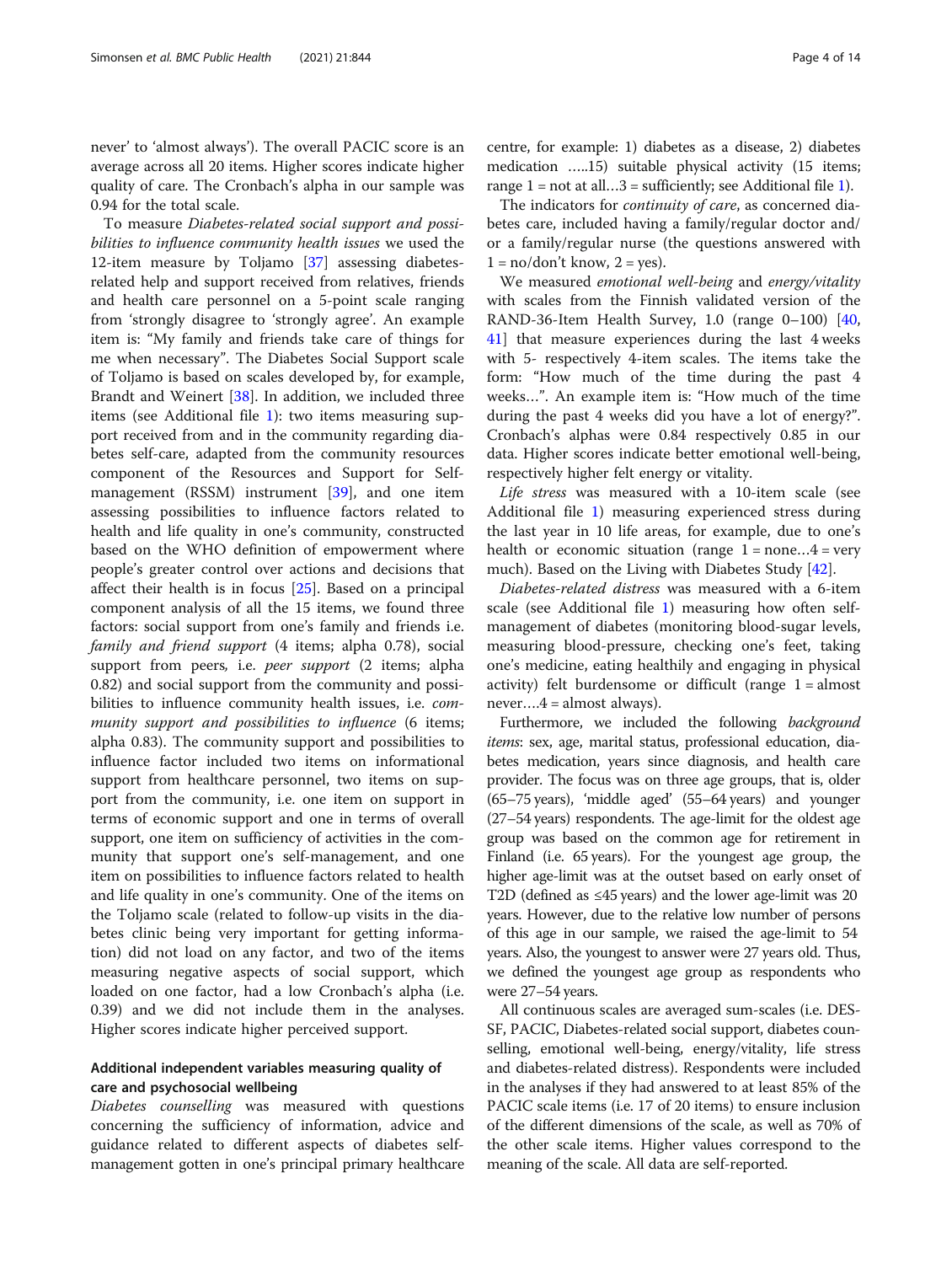## Statistical analyses

In descriptive analyses, to test for age-related differences in background, dependent, main independent and additional independent variables, Chi-square-test, one-way analysis of variance (ANOVA) and Kruskal-Wallis test were applied, as appropriate. Thereafter, baseline associations between background, independent variables and dependent variable were tested with Chi-square-test and t-tests. In the final analyses, first, univariate and then multivariate logistic regression analyses were performed separately for the three age groups. We also tested the interaction terms between main independent variables and age groups on diabetes empowerment in adjusted regression models.

Before regression analyses, correlations between variables were explored with Spearman's correlation coefficients. Variables to be included in the multivariate regression models were selected based on their significance in the baseline analysis of associations between them and diabetes empowerment, as well as based on correlations between independent variables to avoid multicollinearity. In the final multivariate logistic regression analyses, we tested whether person-centred care (PACIC), continuity of care and diabetes-related social support were independently associated with diabetes empowerment, when controlling for important psychosocial (diabetes-related distress, energy/vitality) and background (sex, marital status, education) variables. We included the variables stepwise in the regression models. Listwise deletion was used for missing values. All statistical analyses were performed using SPSS version 25. The significance level was set at  $p < 0.05$ .

## Results

## Background characteristics of the sample

Responses were received from 2866 respondents (56% response rate). The response rate was highest in the oldest age group (63%), lower in the middle age group (55%) and lowest in the youngest age group (36%). The mean age of respondents in the study sample was 63 years (SD 8, range 27–75 years), 56% were male, and 41% had a higher professional education, meaning college, polytechnic or university education. The mean duration of diabetes was 8 years (SD 6), and the majority (75%) used oral diabetes medication only. Moreover, for the majority (77%) municipal primary healthcare centres were the main provider of diabetes care. Of respondents, 84% had been for over 2 years, and 95% at least for 1 year, in care at their current primary care centre.

In the sample, 13% were 27–54 years, 38.7% were 55– 64, and 48.3% 65–75 years. In the youngest age group (27–54 years), 70% had been diagnosed with T2D at the age  $\leq$  45 years. In the other age groups, as well, there were persons with early onset diabetes: 11% of the middle age group, and 4% of the oldest age group.

#### Age differentials in study variables: descriptive findings

Table [1](#page-5-0) provides background data on the study sample across age groups. There were differences between the age groups on all background factors except sex. The youngest age group, as compared with the two older age groups, were more often single and more often had a higher professional education; they more seldom had had diabetes over 10 years, more seldom used oral diabetes medication only, and more seldom had a municipal healthcare centre as the primary care organization responsible for their diabetes care.

As shown in Table [2](#page-6-0) there were also significant differences between the age groups on the dependent variable, and on most independent variables. The respondents in the youngest age group (27–54 years), as compared with the two older ones, more often had a low empowerment level  $(p < 0.01 / p = 0.001$ , respectively) and a higher life stress and diabetes-related distress level ( $p < 0.001$ ); they had less energy and lower emotional well-being ( $p <$ 0.001). Those in the youngest age group, as compared with the oldest one, perceived that they had less family and friend support  $(p < 0.01)$ , and less community support and possibilities to influence  $(p < 0.01)$ ; however, they had higher PACIC scores  $(p < 0.001)$ . The youngest age group more seldom had a family/regular physician  $(p < 0.05)$  as compared with the other age groups, and more seldom a family/regular nurse as compared with the oldest group ( $p < 0.05$ ).

## Baseline associations between empowerment and background and independent variables

We performed preliminary analysis of baseline associations (Chi-square-test and  $t$ -tests) between study variables in the whole sample, in order to choose which variables to include in the regression analyses.

Sex ( $p < 0.01$ ), age ( $p < 0.01$ ), marital status ( $p < 0.05$ ) and professional education  $(p < 0.01)$  were all significantly associated with empowerment, whereas duration of diabetes, diabetes medication and service provider responsible for diabetes care were not. Thus, sex, age, marital status and professional education were included in the regression analyses. Respondents with a high sense of empowerment, as compared with those with a low sense of empowerment, were more often female, older, married or cohabiting, and had a higher professional education level.

Furthermore, all psychosocial and quality of care indicators (i.e. proposed independent variables) were associated with diabetes empowerment. Respondents with a low sense of empowerment, as compared with those with a high sense of empowerment, had higher life stress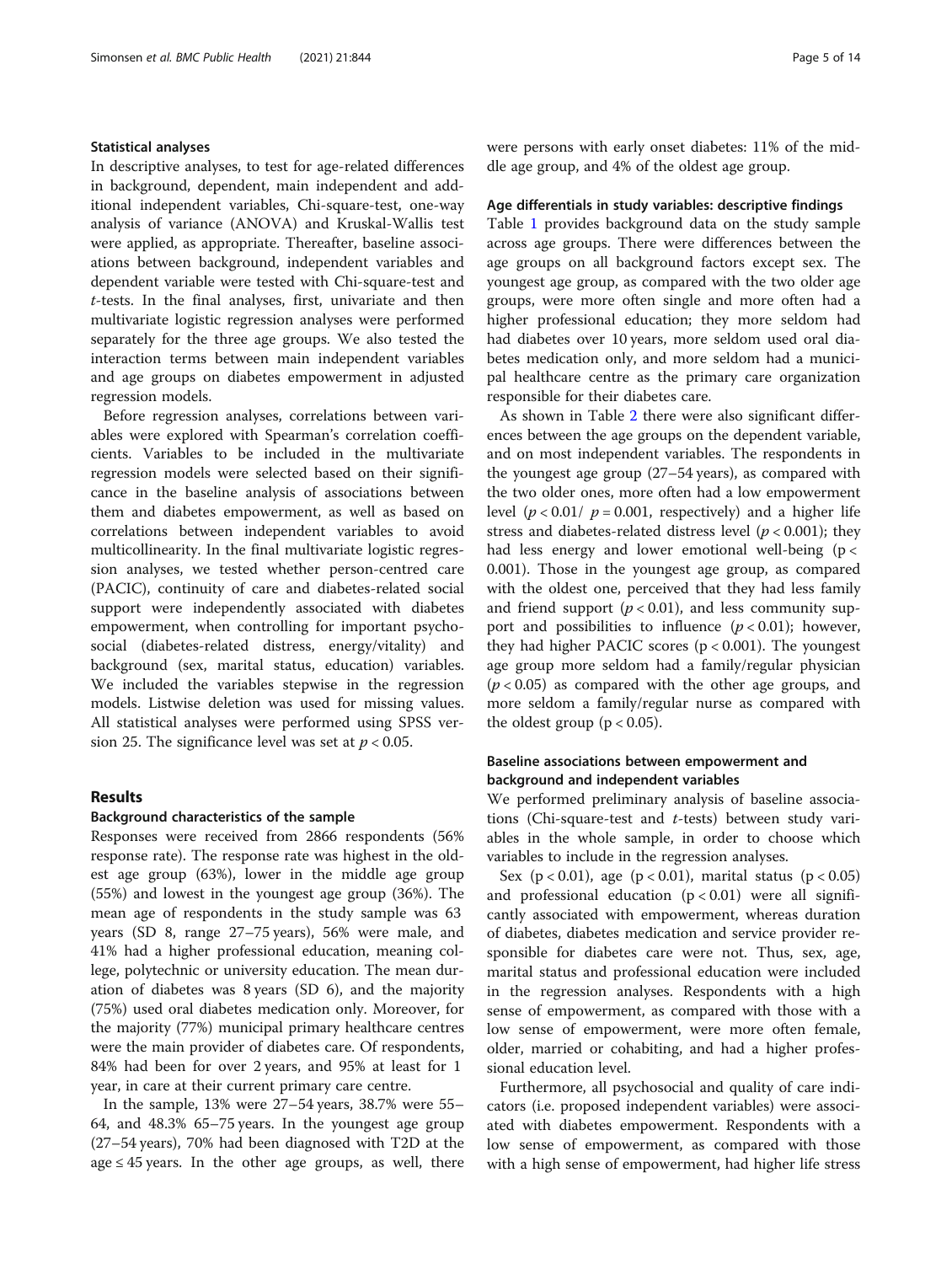| Characteristic                                        | Age<br>$27 - 54$<br>$n = 341$ | Age<br>$55 - 64$<br>$n = 1019$ | Age<br>$\geq 65$<br>$n = 1270$ | P-value |
|-------------------------------------------------------|-------------------------------|--------------------------------|--------------------------------|---------|
|                                                       | $\%$                          | $\%$                           | $\%$                           |         |
| Sex                                                   |                               |                                |                                |         |
| Men                                                   | 58.4                          | 56.9                           | 54.7                           | ns.     |
| Women                                                 | 41.6                          | 43.1                           | 45.3                           |         |
| Professional education                                |                               |                                |                                |         |
| Upper secondary education (vocational school) or less | 50.7                          | 57.2                           | 62.2                           | ***     |
| Higher education (college, polytechnic, university)   | 49.3                          | 42.8                           | 37.8                           |         |
| Marital status                                        |                               |                                |                                |         |
| Single                                                | 21.2                          | 11.5                           | 4.8                            | ***     |
| Married/cohabiting                                    | 60.2                          | 68.0                           | 68.3                           |         |
| Widowed/divorced                                      | 18.6                          | 20.5                           | 26.8                           |         |
| Duration of diabetes                                  |                               |                                |                                |         |
| 1-3 years                                             | 32.2                          | 20.3                           | 15.7                           | ***     |
| 4-10 years                                            | 50.8                          | 57.0                           | 50.5                           |         |
| More than 10 years                                    | 17.0                          | 22.7                           | 33.9                           |         |
| Medication                                            |                               |                                |                                |         |
| Oral drugs only                                       | 64.1                          | 73.8                           | 77.8                           | ***     |
| Oral drugs + insulin/insulin only                     | 33.1                          | 24.7                           | 21.6                           |         |
| Other (e.g. GLP-1 analog)                             | 2.8                           | 1.4                            | 0.7                            |         |
| Service provider responsible for care of diabetes:    |                               |                                |                                |         |
| Municipal healthcare centre                           | 58.9                          | 65.2                           | 91.4                           | ***     |
| Occupational healthcare service                       | 38.9                          | 29.5                           | 4.4                            |         |
| Private healthcare centre                             | 2.2                           | 5.3                            | 4.2                            |         |

## <span id="page-5-0"></span>**Table 1** Background factors of respondents in the study sample, across age groups (%)

Chi<sup>2</sup>-test

P-value for statistical significance between age groups: \*\*\* $p \le 0.001$ , ns. non-significant

and diabetes-related distress levels ( $p < 0.001$ ), lower energy levels, and poorer emotional well-being  $(p < 0.001)$ ; they also perceived that they received less support from all three social support sources  $(p < 0.001)$ . Moreover, they had lower PACIC scores  $(p < 0.001)$ , were less satisfied with the diabetes counselling they had received in their primary healthcare centre  $(p < 0.001)$ , and they more seldom had a family/regular physician and/or nurse ( $p < 0.001$ ) and thus less continuity of care.

The bivariate correlations among the proposed independent variables showed high correlations between energy/vitality and emotional well-being (.77), between PACIC and diabetes counselling (.62), and quite high between life stress and energy/vitality  $(.49;$  all p-values < .001). Because of the high correlations, we only included energy/vitality in the regression analyses as a measure of mental well-being, and PACIC and continuity of care, but not counselling, as measures of quality of chronic illness care.

Of the variables we included for further analyses, PACIC correlated moderately with community support and possibilities to influence (.46;  $p < .001$ ), and positively also with empowerment (0.22), peer support (.22), having a family/regular nurse (0.20) or doctor (0.19), and family and friend support  $(.17; p < 0.001$  for all values) (Table [3\)](#page-6-0). As regards correlations with empowerment: of all variables, empowerment correlated most strongly with community support and possibilities to influence (0.32), energy/vitality (0.30), family and friend support (0.26), PACIC (0.22) and peer support (0.21; p < 0.001 for all values).

## Regression analyses of correlates of diabetes empowerment

As all background and independent variables were strongly associated with age, the regression analyses were done separately for the three age groups. In the univariate regression analyses, sex was associated with empowerment only among the oldest age group, and professional education only among the middle age group. Marital status was associated with empowerment among both the youngest and the middle age group. All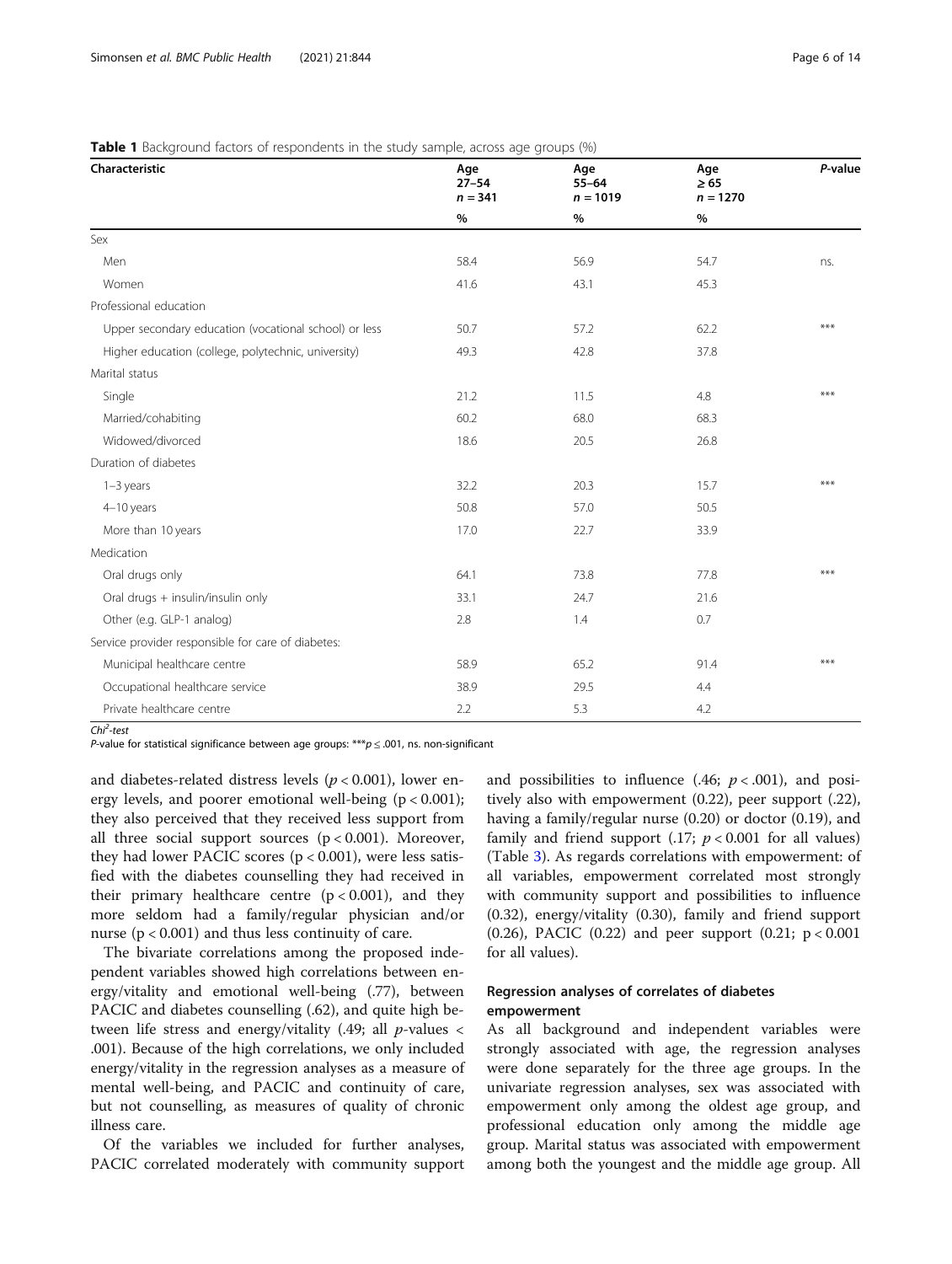<span id="page-6-0"></span>

| Table 2 Descriptive statistics of the scales included in the study, across age groups: % or mean (SD) |
|-------------------------------------------------------------------------------------------------------|
|-------------------------------------------------------------------------------------------------------|

|                                 | Age<br>$27 - 54$ | Age<br>$55 - 64$ | Age<br>$\geq 65$ | P-value |
|---------------------------------|------------------|------------------|------------------|---------|
| Scale                           |                  |                  |                  |         |
| Empowerment (%)                 |                  |                  |                  |         |
| High $(≥ 4)$                    | 48.4             | 57.7             | 58.4             | **      |
| Low $(< 4)$                     | 51.6             | 42.3             | 41.6             |         |
| Continuity of care (%):         |                  |                  |                  |         |
| -Family/regular physician       |                  |                  |                  |         |
| No/don't know                   | 31.5             | 25.0             | 24.9             | $*$     |
| Yes                             | 68.5             | 75.0             | 75.1             |         |
| -Family/regular nurse           |                  |                  |                  |         |
| No/don't know                   | 53.5             | 50.1             | 46.2             | $*$     |
| Yes                             | 46.5             | 49.9             | 53.8             |         |
| PACIC (range 1-5)               | 2.5(0.9)         | 2.4(0.9)         | 2.2(0.8)         | $***$   |
| Social support (1-5)            |                  |                  |                  |         |
| Community                       | 3.3(0.9)         | 3.4(0.8)         | 3.5(0.8)         | $***$   |
| Family and friends              | 3.7(1.1)         | 3.8(1.0)         | 3.9(0.9)         | $\ast$  |
| Peers                           | 3.1(1.3)         | 3.2(1.3)         | 3.3(1.2)         | ns.     |
| Stress $(1-5)$                  | 2.0(0.5)         | 1.7(0.5)         | 1.5(0.4)         | ***     |
| Diabetes-related distress (1-4) | 2.0(0.6)         | 1.8(0.6)         | 1.6(0.5)         | ***     |
| Energy/vitality (0-100)         | 52.6 (23.9)      | 59.6 (22.8)      | 62.5(21.5)       | ***     |
| Emotional well-being (0-100)    | 65.2 (20.8)      | 71.8 (19.5)      | 74.8 (18.3)      | ***     |
| Diabetes counselling (1-3)      | 2.5(0.5)         | 2.5(0.5)         | 2.5(0.5)         | ns.     |

Chi<sup>2</sup>-test for categorical variables and One-way ANOVA or Kruskal-Wallis test for continuous variables

P-value for statistical significance between age groups: \*\*\*  $p$   $\leq$  .001; \*\*  $p$   $<$  .01; \*  $p$   $<$  .05; ns. non-significant

## Table 3 Bivariate correlations between study variables

|                                                              | 1         | $\overline{2}$ | 3                 | 4         | 5        | 6        | 7         | 8         | 9                 | 10 | 11               |
|--------------------------------------------------------------|-----------|----------------|-------------------|-----------|----------|----------|-----------|-----------|-------------------|----|------------------|
| $1.5ex$ (1 = man, 2 = woman)                                 |           |                |                   |           |          |          |           |           |                   |    |                  |
| 2. Marital status (1 = single, 2 = married/cohabiting)       | $-.17***$ |                |                   |           |          |          |           |           |                   |    |                  |
| 3. Education (1 = lower education $2 =$ higher<br>education) | $-.02$    | $.07***$       |                   |           |          |          |           |           |                   |    |                  |
| 4.PACIC                                                      | $-.07***$ | $.07***$       | .01               |           |          |          |           |           |                   |    |                  |
| 5. Family doctor $(1 = no, 2 = yes)$                         | .00       | .04            | $-0.09***$ .19*** |           |          |          |           |           |                   |    |                  |
| 6. Family nurse $(1 = no, 2 = yes)$                          | $.05*$    | $-.02$         | $-.10***$         | $.20***$  | $.18***$ |          |           |           |                   |    |                  |
| 7. Community support                                         | $-.07***$ | $.10***$       | $-.03$            | $.46***$  | $.22***$ | $.19***$ |           |           |                   |    |                  |
| 8. Family and friend support                                 | $-.00$    | $.26***$       | $-.02$            | $.17***$  | $.07***$ | $.05*$   | $.39***$  |           |                   |    |                  |
| 9. Peer support                                              | $.06***$  | .03            | $-.12***$         | $.22***$  | $.16***$ | $.11***$ | $.41***$  | $.29***$  |                   |    |                  |
| 10. Energy/vitality                                          | $-.08***$ | $.12***$       | .00               | $.15***$  | $.07***$ | $.05*$   | $.31***$  | $.31***$  | $.19***$          |    |                  |
| 11. Diabetes-related distress                                | $.06***$  | $-.11***$      | .02               | $-.07***$ | $-.05*$  | $-.03$   | $-.22***$ | $-.20***$ | $-14***$ $-39***$ |    |                  |
| 12. Empowerment $(1 = low, 2 = high)$                        | $.05***$  | $.05***$       | $.05***$          | $.22***$  | $.10***$ | $.09***$ | $.32***$  | $.26***$  | $.21***$          |    | $.30*** -.27***$ |

\*\*\* $p \leq .001;$  \*\* $p < .01;$  \* $p < .05$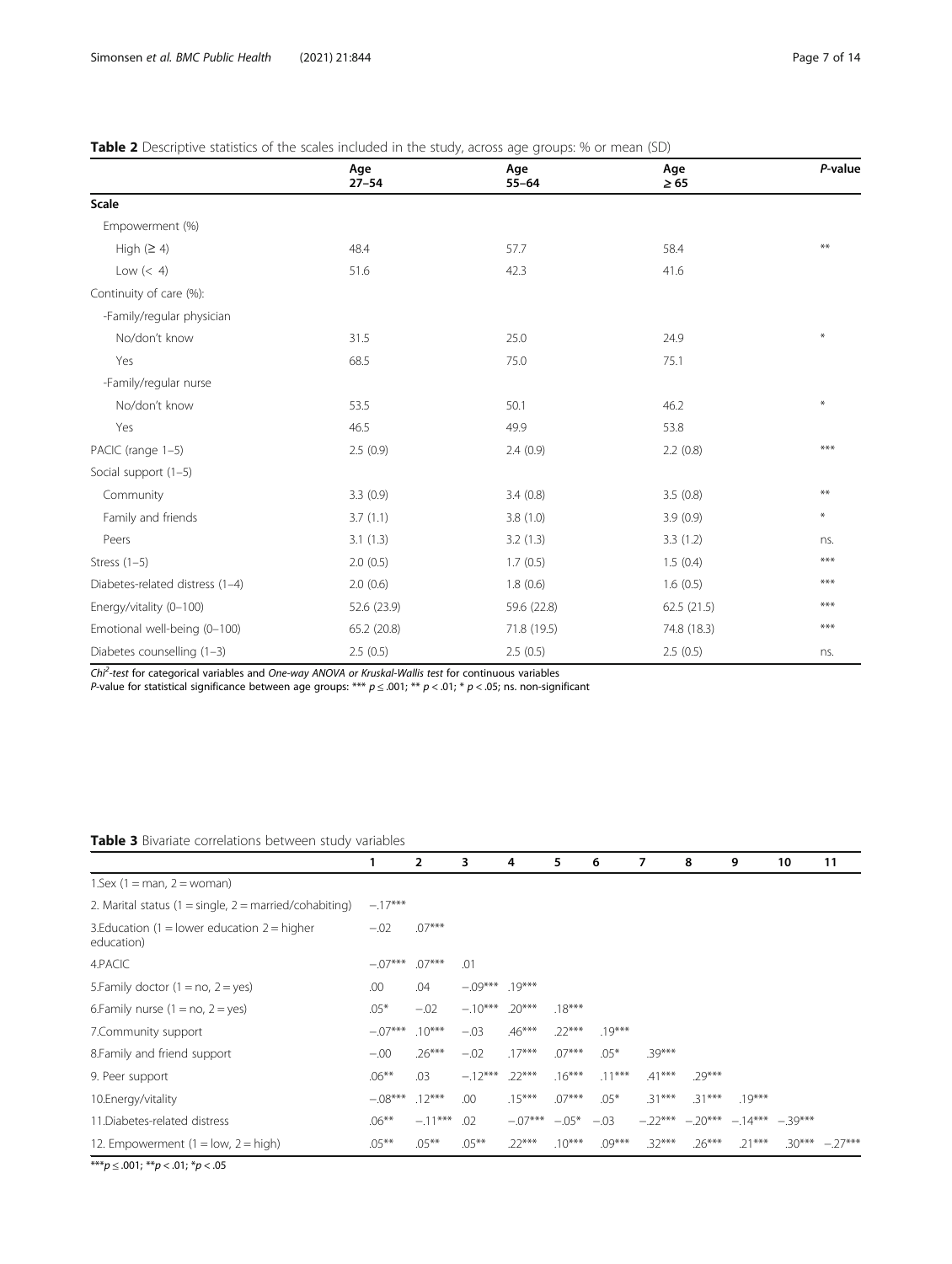other included variables were associated with empowerment, except having a family/regular nurse among the oldest age group.

In the multivariate regression models, in the youngest age group (27–54 years, Table 4), PACIC was significantly associated with diabetes empowerment when controlling for background characteristics and for continuity of care indicators. When the social support variables were included in the model, the significant association between PACIC and empowerment disappeared. In the final model, having a family/regular nurse, higher levels of community support and possibilities to influence, and higher energy levels were positively and diabetes-related distress negatively associated with empowerment.

In the middle age group (55–64 years, Table [5](#page-8-0)), PACIC was positively associated with empowerment when controlling for all included variables. In the final model, a higher professional education, PACIC, all diabetes-related social support variables, and higher energy levels were positively and diabetes-related distress negatively associated with empowerment.

In the oldest age group (65–75 years, Table [6](#page-9-0)), as well, PACIC was independently associated with empowerment when controlling for all included variables. In the final model, female sex, PACIC, community support and possibilities to influence, family and friend support and higher levels of energy were positively and diabetesrelated distress negatively associated with empowerment.

To confirm the age group-wise differences found in the regression analyses, we also tested the interaction terms between main independent variables (including having a family/regular nurse) and age group on diabetes

Table 4 Multivariate logistic regression models on determinants of empowerment among patients with T2DM, age group: 27-54 years

|                                                     | Model 1<br>OR (95% CI)     | Model 2<br>OR (95% CI)       | Model 3<br>OR (95% CI)       | Model 4<br>OR (95% CI)      | Model 5<br>OR (95% CI)      |
|-----------------------------------------------------|----------------------------|------------------------------|------------------------------|-----------------------------|-----------------------------|
| Sex:                                                |                            |                              |                              |                             |                             |
| 1. men (Ref.)                                       | 1.19 ns.                   | 1.19 ns.                     | 1.14 ns                      | 1.08 ns                     | 1.31 ns                     |
| 2. women                                            | $(.73 - 1.93)$             | $(.72 - 1.96)$               | $(.69 - 1.88)$               | $(.64 - 1.83)$              | $(.75 - 2.27)$              |
| Marital status                                      |                            |                              |                              |                             |                             |
| 1.single/widowed/divorced<br>(Ref.)                 | $1.68*$<br>$(1.04 - 2.74)$ | 1.58 ns.<br>$(.96 - 2.6)$    | 1.62 ns<br>$(.98 - 2.69)$    | 1.28 ns<br>$(.72 - 2.28)$   | 1.24 ns<br>$(.69 - 2.25)$   |
| 2.married/cohabiting                                |                            |                              |                              |                             |                             |
| Professional education                              |                            |                              |                              |                             |                             |
| 1.lower education (Ref.)                            | 1.44 ns.                   | 1.43 ns                      | 1.63 ns                      | $1.73*$                     | $1.71$ ns                   |
| 2.higher education                                  | $(.90 - 2.32)$             | $(.88 - 2.32)$               | $(.98 - 2.7)$                | $(1.02 - 2.95)$             | $(.99 - 2.96)$              |
| Person-centred care (PACIC)                         |                            | $1.70***$<br>$(1.27 - 2.27)$ | $1.55***$<br>$(1.14 - 2.11)$ | 1.18 ns<br>$(.82 - 1.69)$   | $1.01$ ns<br>$(.69 - 1.49)$ |
| Continuity of care:                                 |                            |                              |                              |                             |                             |
| Family/regular doctor<br>$1 = no$ (Ref.), $2 = yes$ |                            |                              | $1.12$ ns<br>$(.65 - 1.94)$  | 0.98 ns<br>$(.55 - 1.73)$   | 1.22 ns<br>$(.67 - 2.23)$   |
| Family/regular nurse<br>$1 = no$ (Ref.), $2 = yes$  |                            |                              | $2.01***$<br>$(1.20 - 3.36)$ | $1.98*$<br>$(1.16 - 3.4)$   | $1.85*$<br>$(1.06 - 3.23)$  |
| Social support:                                     |                            |                              |                              |                             |                             |
| Community                                           |                            |                              |                              | $1.55*$<br>$(1.04 - 2.3)$   | $1.59*$<br>$(1.06 - 2.39)$  |
| Family and friends                                  |                            |                              |                              | $1.43*$<br>$(1.05 - 1.93)$  | $1.20$ ns<br>$(.87 - 1.66)$ |
| Peers                                               |                            |                              |                              | $1.17$ ns<br>$(.95 - 1.44)$ | $1.15$ ns<br>$(.92 - 1.43)$ |
| Diabetes-related distress                           |                            |                              |                              |                             | $.50***$<br>$(.31 - .81)$   |
| Energy/vitality                                     |                            |                              |                              |                             | $1.02*$<br>$(1.00 - 1.03)$  |
| Nagelkerke RSquare                                  |                            |                              |                              |                             | .29                         |
| n                                                   |                            |                              |                              |                             | 280                         |

OR odds ratio; CI confidence interval; Ref. reference group

\*\*\*  $p \le 0.001$ ; \*\*  $p < 0.01$ ; \*  $p < 0.05$ ; ns. non-significant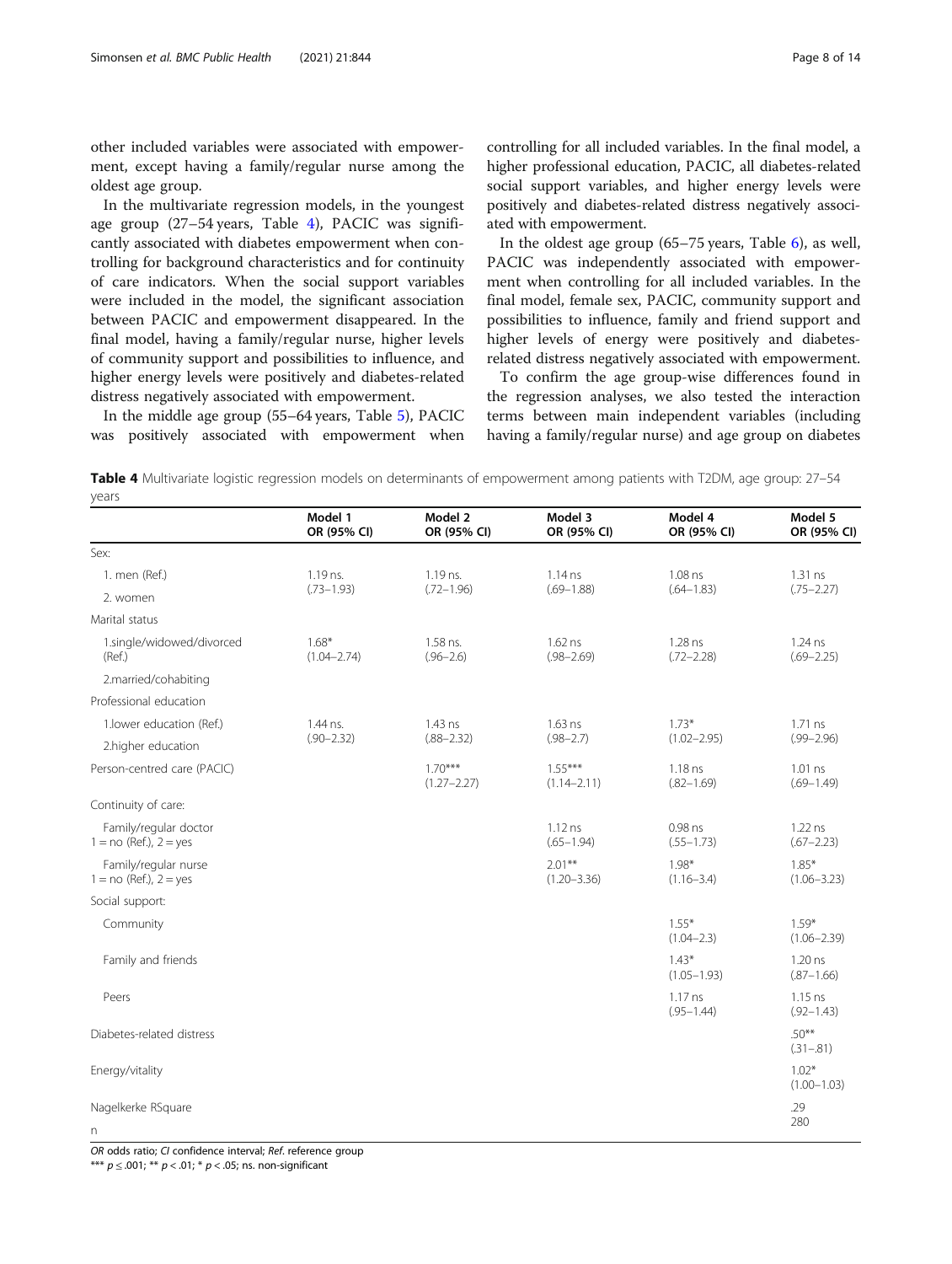<span id="page-8-0"></span>

| Table 5 Multivariate logistic regression models on determinants of empowerment among patients with T2DM, age group: 55-64 |  |  |  |  |
|---------------------------------------------------------------------------------------------------------------------------|--|--|--|--|
| vears                                                                                                                     |  |  |  |  |

|                                                     | Model 1<br>OR (95% CI) | Model 2<br>OR (95% CI)       | Model 3<br>OR (95% CI)       | Model 4<br>OR (95% CI)       | Model 5<br>OR (95% CI)       |  |
|-----------------------------------------------------|------------------------|------------------------------|------------------------------|------------------------------|------------------------------|--|
| Sex:                                                |                        |                              |                              |                              |                              |  |
| 1. men (Ref.)                                       | 1.08 ns.               | $1.14$ ns.                   | 1.11ns                       | $1.13$ ns                    | 1.29 ns                      |  |
| 2. women                                            | $(.81 - 1.45)$         | $(.85 - 1.54)$               | $(.82 - 1.5)$                | $(.82 - 1.55)$               | $(.92 - 1.80)$               |  |
| Marital status                                      |                        |                              |                              |                              |                              |  |
| 1.single/widowed/divorced (Ref.)                    | 1.29 ns.               | 1.22 ns.                     | $1.23$ ns                    | 0.88 ns                      | $0.79$ ns                    |  |
| 2. married/cohabiting                               | $(.95 - 1.76)$         | $(.89 - 1.68)$               | $(.89 - 1.69)$               | $(.61 - 1.26)$               | $(.54 - 1.15)$               |  |
| Professional education                              |                        |                              |                              |                              |                              |  |
| 1. lower education (Ref.)                           | $1.36*$                | $1.40*$                      | $1.48*$                      | $1.74***$                    | $1.80***$                    |  |
| 2. higher education                                 | $(1.02 - 1.82)$        | $(1.04 - 1.89)$              | $(1.09 - 2.01)$              | $(1.25 - 2.41)$              | $(1.28 - 2.52)$              |  |
| Person-centred care (PACIC)                         |                        | $1.79***$<br>$(1.49 - 2.16)$ | $1.70***$<br>$(1.41 - 2.06)$ | $1.26*$<br>$(1.02 - 1.56)$   | $1.32*$<br>$(1.05 - 1.65)$   |  |
| Continuity of care:                                 |                        |                              |                              |                              |                              |  |
| Family/regular doctor<br>$1 = no$ (Ref.), $2 = yes$ |                        |                              | $1.23$ ns<br>$(.88 - 1.73)$  | .93 ns<br>$(.65 - 1.34)$     | .84 ns<br>$(.58-1.23)$       |  |
| Family/regular nurse<br>$1 = no$ (Ref.), $2 = yes$  |                        |                              | 1.26 ns<br>$(.92 - 1.71)$    | 1.19 ns<br>$(.86 - 1.65)$    | $1.18$ ns<br>$(.84 - 1.66)$  |  |
| Social support:                                     |                        |                              |                              |                              |                              |  |
| Community                                           |                        |                              |                              | $1.80***$<br>$(1.40 - 2.30)$ | $1.59***$<br>$(1.22 - 2.06)$ |  |
| Family and friends                                  |                        |                              |                              | $1.46***$<br>$(1.23 - 1.75)$ | $1.32***$<br>$(1.10 - 1.59)$ |  |
| Peers                                               |                        |                              |                              | $1.19*$<br>$(1.04 - 1.36)$   | $1.18*$<br>$(1.03 - 1.36)$   |  |
| Diabetes-related distress                           |                        |                              |                              |                              | $43***$<br>$(.31 - .59)$     |  |
| Energy/vitality                                     |                        |                              |                              |                              | $1.01***$<br>$(1.01 - 1.02)$ |  |
| Nagelkerke RSquare<br>n                             |                        |                              |                              |                              | .28<br>780                   |  |

OR odds ratio; CI confidence interval; Ref. reference group

\*\*\*  $p \le 0.001$ ; \*\*  $p < 0.01$ ; \*  $p < 0.05$ ; ns. non-significant

empowerment in adjusted regression models (data not shown). The interaction terms between all diabetesrelated social support variables and age group on diabetes empowerment were statistically significant ( $p \leq$ 0.001) when controlling for background, and quality of care variables (i.e. PACIC and continuity of care). Social support was significantly more important for empowerment among the two older age groups than the youngest, with the middle age group having higher odds ratios than the oldest. The interaction term between having a family/regular nurse and age group on empowerment was significant ( $p < 0.05$ ) when controlling for background variables: it was significantly more important for the youngest age group as compared with the oldest. The interaction term between PACIC and age group on empowerment was not statistically significant.

## **Discussion**

In a large register-based sample of adults with T2D, we found age differentials in empowerment and in all variables proposed as possible correlates of empowerment. A significantly higher proportion of the youngest age group (27–54 years) had a low sense of empowerment, that is, a low sense of diabetes-related psychosocial selfefficacy. The youngest age group also reported significantly lower emotional wellbeing and more psychosocial distress than the two older age groups, and significantly less diabetes-related social support than the oldest group. With regard to quality of chronic illness care, the youngest age group reported less continuity of care, they reported less continuity of care, but a higher level of person-centred care. Furthermore, our findings are, to our knowledge, the first to show that community support and possibilities to influence was independently and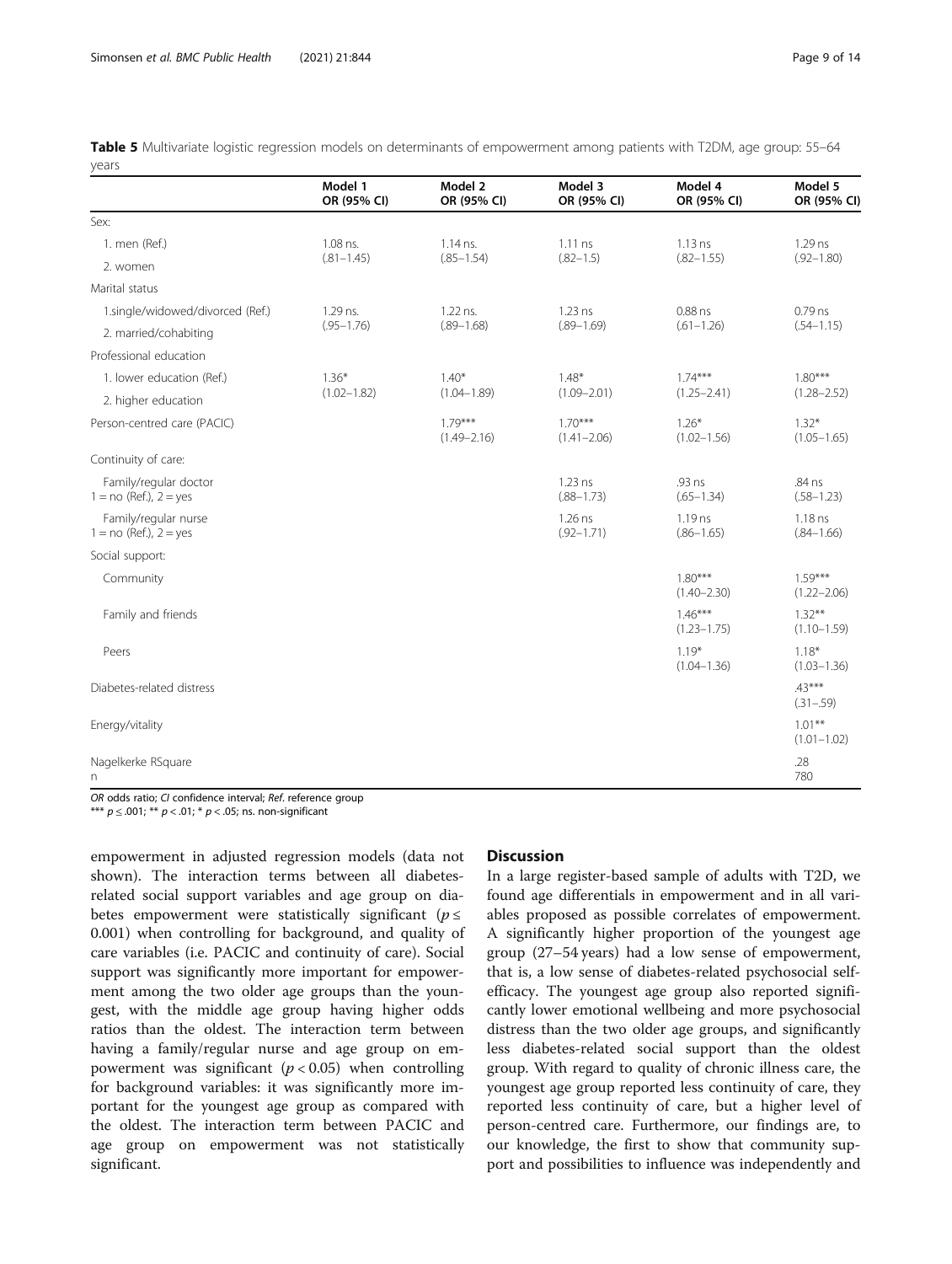<span id="page-9-0"></span>

|       |  |  | Table 6 Multivariate logistic regression models on determinants of empowerment among patients with T2DM, age group: 65-75 |  |  |  |
|-------|--|--|---------------------------------------------------------------------------------------------------------------------------|--|--|--|
| vears |  |  |                                                                                                                           |  |  |  |

|                                                     | Model 1<br>OR (95% CI) | Model 2<br>OR (95% CI)       | Model 3<br>OR (95% CI)       | Model 4<br>OR (95% CI)       | Model 5<br>OR (95% CI)       |  |
|-----------------------------------------------------|------------------------|------------------------------|------------------------------|------------------------------|------------------------------|--|
| Sex:                                                |                        |                              |                              |                              |                              |  |
| 1. men (Ref.)                                       | $1.40*$                | $1.49***$                    | $1.47***$                    | $1.61***$                    | $1.77***$                    |  |
| 2. women                                            | $(1.06 - 1.85)$        | $(1.12 - 2.0)$               | $(1.10 - 1.97)$              | $(1.19 - 2.18)$              | $(1.29 - 2.42)$              |  |
| Marital status                                      |                        |                              |                              |                              |                              |  |
| 1. single/widowed/divorced (Ref.)                   | 1.03 ns.               | 0.96 ns.                     | $0.94$ ns                    | $0.78$ ns                    | $0.75$ ns                    |  |
| 2. married/cohabiting                               | $(.76 - 1.39)$         | $(.70-1.31)$                 | $(.69 - 1.29)$               | $(.56 - 1.09)$               | $(.54 - 1.06)$               |  |
| Professional education                              |                        |                              |                              |                              |                              |  |
| 1. lower education (Ref.)                           | 1.24 ns.               | 1.29 ns                      | 1.32 ns                      | 1.34 ns                      | 1.34 ns                      |  |
| 2. higher education                                 | $(.93 - 1.64)$         | $(.96 - 1.72)$               | $(.99 - 1.77)$               | $(.99 - 1.81)$               | $(.98 - 1.82)$               |  |
| Person-centred care (PACIC)                         |                        | $1.89***$<br>$(1.56 - 2.29)$ | $1.85***$<br>$(1.52 - 2.25)$ | $1.45***$<br>$(1.16 - 1.80)$ | $1.47***$<br>$(1.18 - 1.84)$ |  |
| Continuity of care:                                 |                        |                              |                              |                              |                              |  |
| Family/regular doctor<br>$1 = no$ (Ref.), $2 = yes$ |                        |                              | 1.33 ns<br>$(.97 - 1.82)$    | $1.23$ ns<br>$(.88 - 1.71)$  | $1.25$ ns<br>$(.89 - 1.75)$  |  |
| Family/regular nurse<br>$1 = no$ (Ref.), $2 = yes$  |                        |                              | 0.95 ns<br>$(.71 - 1.27)$    | 0.86 ns<br>$(.63 - 1.16)$    | $0.92$ ns<br>$(.68-1.26)$    |  |
| Social support:                                     |                        |                              |                              |                              |                              |  |
| Community                                           |                        |                              |                              | $1.69***$<br>$(1.33 - 2.14)$ | $1.45***$<br>$(1.13 - 1.86)$ |  |
| Family and friends                                  |                        |                              |                              | $1.36***$<br>$(1.14 - 1.62)$ | $1.24*$<br>$(1.03 - 1.49)$   |  |
| Peers                                               |                        |                              |                              | 1.02 ns<br>$(.89 - 1.16)$    | 1.01 ns<br>$(.87 - 1.16)$    |  |
| Diabetes-related distress                           |                        |                              |                              |                              | $49***$<br>$(.36 - .68)$     |  |
| Energy/vitality                                     |                        |                              |                              |                              | $1.02***$<br>$(1.01 - 1.02)$ |  |
| Nagelkerke RSquare<br>n                             |                        |                              |                              |                              | .22<br>883                   |  |

OR: odds ratio; CI: confidence interval; Ref.: reference group

\*\*\*  $p \le 0.001$ ; \*\*  $p < 0.01$ ; \*  $p < 0.05$ ; ns. non-significant

consistently associated with higher diabetes empowerment across age groups, as was person-centred care in the two older age groups.

Loss of one's sense of internalized security, like control over one's body and emotions, as well as loss of one's social and personal identities are seen as main factors behind patients' feelings of powerlessness [[43\]](#page-13-0). Feelings of powerlessness might also rise when becoming aware of the life changes needed [[44\]](#page-13-0). In our study, the higher proportion of low empowerment scores among the youngest age group might mirror feelings of powerlessness. In this age group, a majority (70%) had early-onset diabetes (when defined as onset of diabetes ≤45 years) – which has been associated with a more aggressive disease with an increased risk of complications [\[4](#page-12-0)]. In accordance with this, the youngest age group had the lowest proportion of oral diabetes medication only – implying that their diabetes was harder to control. Moreover, the youngest age group had higher life stress and higher diabetes-related distress levels, and both lower vitality (energy) and emotional well-being than the two older age groups. These findings are in line with previous studies that found a higher prevalence of emotional problems [\[5](#page-12-0)] and an increased risk of psychosocial distress and depression among younger adult patients with T2D  $[6, 7, 45]$  $[6, 7, 45]$  $[6, 7, 45]$  $[6, 7, 45]$  $[6, 7, 45]$  $[6, 7, 45]$  – at the same time that they have a harder time managing their diabetes [\[7](#page-12-0), [45\]](#page-13-0). The higher risk of emotional problems and psychosocial distress among younger adults could be due both to disease course and life-context related factors, like demands of working life and parenting, as suggested also by Hessler et al. [\[7](#page-12-0)].

Thus, it seems that younger T2D patients may require more psychosocial and self-management support than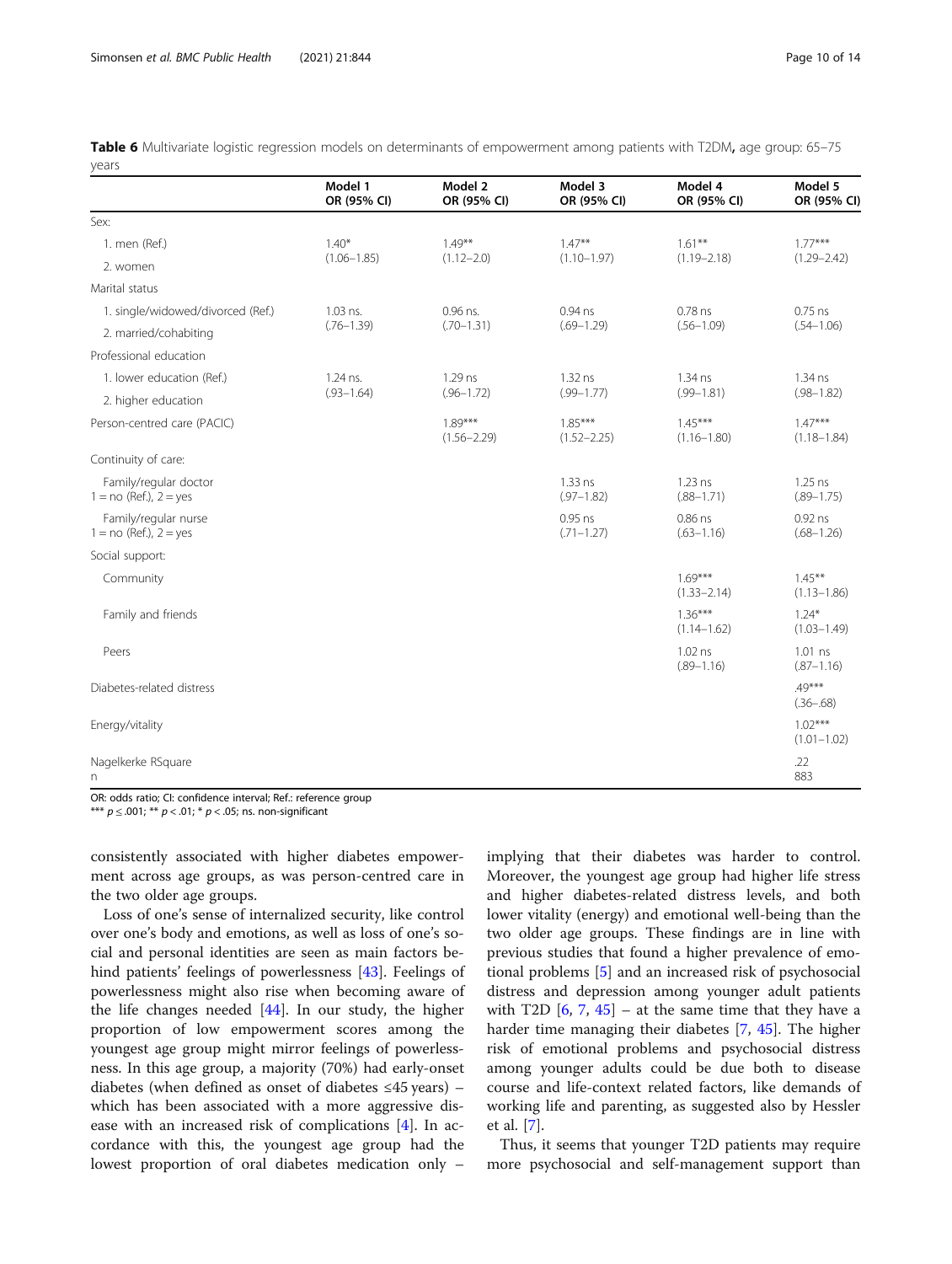their older counterparts [[45\]](#page-13-0). Studies have found that CCM-based interventions in primary care have been effective in improving both clinical, behavioural and psychosocial outcomes in patients with diabetes [\[27,](#page-12-0) [46](#page-13-0)]. In our study, the overall mean scores for PACIC were rather low, indicating a modest level of person-centred coordinated care. However, the ratings were higher among the youngest age group, suggesting that primary healthcare in Finland, at least to some extent, acknowledges the higher need for psychosocial and self-management support among the younger adult patients with T2D. Still, in our analyses, PACIC scores were not associated with empowerment in the youngest age group when controlling for the social support variables. In this age group, PACIC and community support and possibilities to influence correlated quite strongly (0.55;  $p < 0.001$ ), and more strongly than in the other age groups (when in additional analysis checking correlations according to age groups), which might have affected the findings. Also, the interaction term between PACIC and age group on empowerment was not statistically significant, implying that there is no difference in this regard between the age groups. This said, we also checked the interaction between PACIC and age as a continuous variable on empowerment, and this interaction was statistically significant, showing that with increasing age the effect of PACIC on empowerment was stronger. This might suggest that healthcare needs as relates to personcentred coordinated care among the younger adults with T2D are different from the older ones. More studies are needed to confirm this.

Moreover, earlier studies show that healthcare professionals' self-management support seem to focus more on medical and behavioural management than on helping patients deal with the emotional consequences of having a chronic disease [\[47\]](#page-13-0). The youngest age group in our study, besides having lower psychosocial wellbeing, perceived having less social support from all support sources, that is, family and friends, peers and the community. This, as well, points to a growing need in primary healthcare, and in the community, for paying attention to life context, and to different stages of adult life and how that might be related to disease status and diabetes management [\[7](#page-12-0)]. Our findings, for example, showed that having a family/regular nurse was independently associated with empowerment among the youngest age group. Earlier studies have found that patients with chronic diseases who also had a nurse involved in their care perceived their quality of care to be better, though only PACIC scores, and not nurse involvement, was independently associated with better selfmanagement [\[48\]](#page-13-0). In our study, as well, PACIC, but neither having a family doctor nor nurse, was independently associated with empowerment in the two older age groups, whereas, in the youngest age group, both PACIC and having a family nurse were associated with empowerment when not yet including the social support variables. One explanation to this might be that the care provided by nurses might have been different for the youngest age group as compared to the older age groups in a way that is not reflected in the PACIC measure. Moreover, current health promotion programs and groups might be tailored more for older patients and their needs, and thus visits to a family/regular nurse might have been more important for the youngest age group.

The present findings are in line with earlier studies [[21](#page-12-0)] showing that perceived social support and CCMconcordant care, i.e. person-centred coordinated care, seem to be independently and positively associated with sense of empowerment. Our study adds to these findings by showing the importance of community support, which was in all age groups independently associated with higher empowerment. Community resources are an important part of the CCM, where partnerships between primary healthcare and communities has been emphasized [[14](#page-12-0)], but not much studied. However, a study by King et al. [[11](#page-12-0)], in one healthcare organization in the USA, found that community support was independently associated with both diet and physical self-management among overweight adults with T2D. We also included possibilities to influence health and quality of life issues in the community, which is a central component of empowerment according to WHO  $[24, 25]$  $[24, 25]$  $[24, 25]$  $[24, 25]$  $[24, 25]$ . We found that community support and possibilities to influence was as important for the outcome, that is, for sense of empowerment, as person-centred care. In the youngest age group, community support and possibilities to influence, but not personcentred care, was independently associated with empowerment. However, as noted earlier, in this age group, the two former variables correlated mutually quite strongly, which might have affected the findings.

Additionally, in all age groups, diabetes-related distress was inversely and energy or vitality positively and independently associated with sense of empowerment, suggesting the need for psychosocial support and selfmanagement support to handle emotional problems and stress. Earlier research suggests that interventions, which reduce diabetes-related distress and increase empowerment or self-efficacy might benefit not only psychological, but also metabolic outcomes among patients with T2D [\[6](#page-12-0), [9](#page-12-0)].

In sum, patient empowerment and CCM-concordant care evaluated from the perspective of patients have both been proposed as quality indicators of chronic illness care [[13,](#page-12-0) [49\]](#page-13-0). This is in accordance with the general emphasis in current health policy on, firstly, the patient perspective to quality of care, and secondly, a reorientation of health services from compliance towards increasing empowerment [\[12](#page-12-0), [13](#page-12-0)]. Findings from the current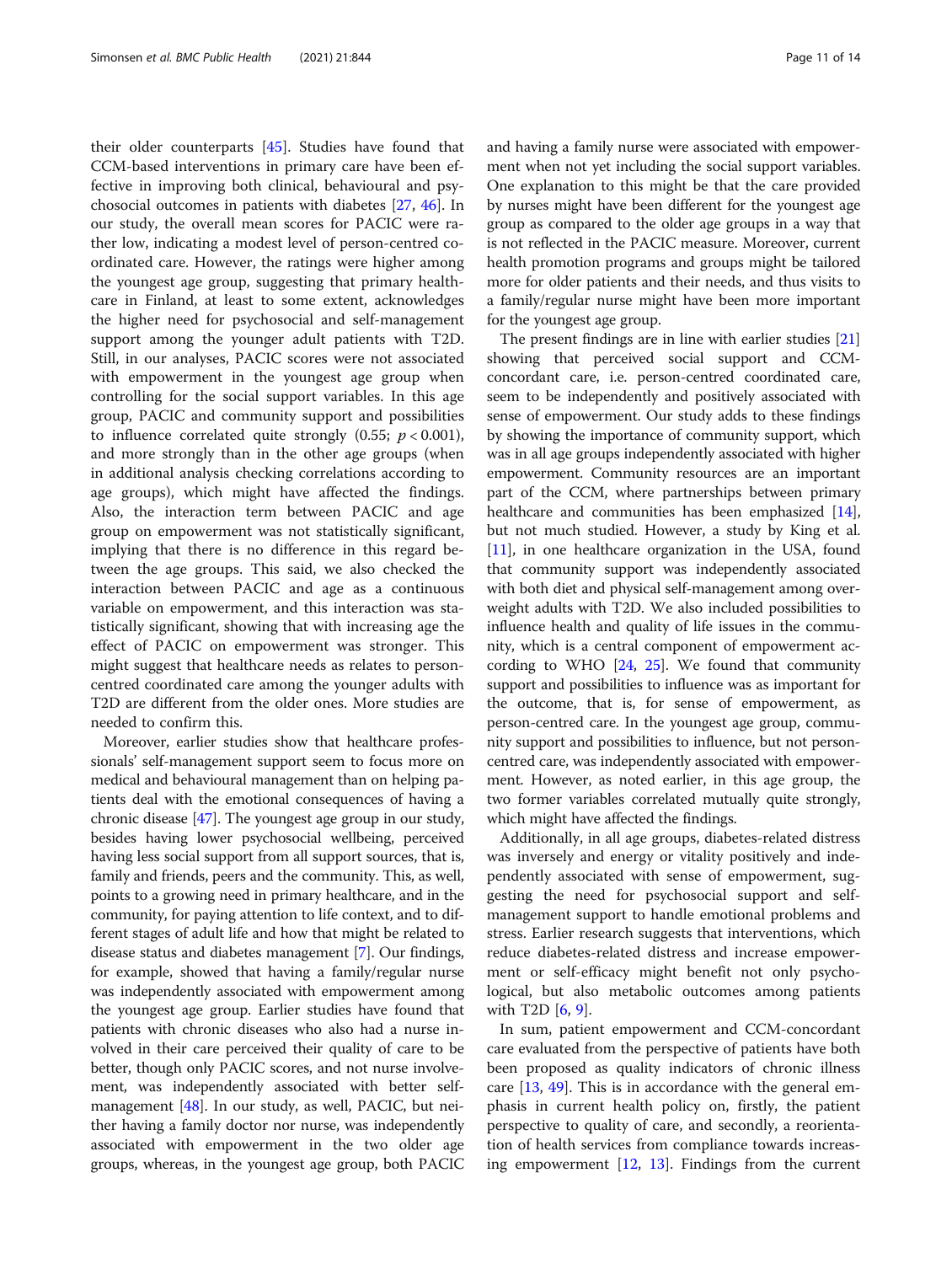<span id="page-11-0"></span>study suggest that strengthening person-centred care (i.e. CCM-concordant care) and strengthening community resources – for example by increasing cooperation between primary healthcare and the community, as suggested by the CCM – in addition to strengthening the possibilities to influence health and quality of life issues in the community, may facilitate empowerment among adults with T2D. Moreover, the situation of younger adults with T2D and their probable higher need of psychosocial and self-management support as well as continuity of care in primary healthcare – especially as regards family/regular nurses – needs to be highlighted. Our analyses of possible interactions between age groups and correlates of empowerment confirmed that there seems to be age differences in correlates of empowerment, and we suggest that studies among adults with T2D need to consider age to get more insight into differences in healthcare needs.

## Strengths and limitations

The most important limitation of this study is its crosssectional design, which implies that the observed associations can at least partially represent bi-directional influence. For instance, those with higher level empowerment may perceive their quality of care as better. Moreover, the age-specific associations might also reflect the severity of T2D – as we discussed concerning the youngest age group – and not solely age effects. This study is based on data collected 9 years ago, when the development work to implement the CCM had quite recently started in selected healthcare centres in Finland. Thus, there might be improvements, which could be reflected in higher perceived person-centred care today, though the model has not yet made a clear impact on the Finnish care of diabetes. However, the characteristics we have identified as being associated with empowerment are likely to still apply. Empowerment is a gradual process and supporting psychological and social mechanism are not likely to change very quickly.

One important strength of the study is the representative sample and the reasonably high overall response rate. However, the lower response rate in the youngest age group calls for caution, and bias due to nonresponse is possible. Still, we have found that our data were highly reliable when compared with national register data on, for example, duration of diabetes, age of diagnosis, BMI and HbA1c-values [[50\]](#page-13-0). Moreover, the large sample size made it possible to explore differences according to age groups. Self-reports represent a cost-effective data collection method but the responses can be biased to the socially desirable direction with regard to social support, diabetes related stress and energy or vitality.

Another strength to mention is that we were able to adjust for a wide variety of important potentially confounding sociodemographic and life-contextual factors. Hence, despite the cross-sectional study design the significant associations found reflect at least partially inherent and independent associations.

## Conclusions

This study, among adult patients with T2D, and with a special focus on patient age, found that community support and possibilities to influence community health issues was consistently and independently associated with higher empowerment in all age groups, as was personcentred primary healthcare in the two older age groups, thus supporting assumptions of the CCM and empowerment literature. Moreover, our findings highlight agerelated differences, which suggest that primary healthcare and communities should place a special focus on meeting the psychosocial and self-management support needs of younger adults with T2D.

#### Abbreviations

CCM: Chronic Care Model; PACIC: Patient Assessment of Chronic Illness Care; T2D: Type 2 Diabetes

#### Supplementary Information

The online version contains supplementary material available at [https://doi.](https://doi.org/10.1186/s12889-021-10855-0) [org/10.1186/s12889-021-10855-0.](https://doi.org/10.1186/s12889-021-10855-0)

Additional file 1. English translations of questionnaire instruments developed by the authors.

#### Acknowledgements

The authors wish to thank all the participants in the study.

## Authors' contributions

NS had the main responsibility for conception and design of the study as well as for data analysis, interpretation of data and drafting the manuscript. AMK and SS contributed to study design, interpretation of data and revising the manuscript. All authors (NS, AMK, SS) contributed to the collection of study data. All authors (NS, AMK, SS) read and approved the final version of the manuscript.

#### Funding

The work was supported by the Social Insurance Institution of Finland, Samfundet Folkhälsan i Svenska Finland and the Finnish Cultural Foundation, Varsinais-Suomi Regional Fund.

#### Availability of data and materials

A license for collecting the data through SII was granted for the present study. The data that support the findings of the study are covered by the granted permission, and so are not publicly available. However, permission can be requested from the SII. After a granted permission, request for the data can be sent to the authors.

#### Declarations

#### Ethics approval and consent to participate

The study was approved by the Ethical Committee of the Hjelt Institute, University of Helsinki. Consent to participate in this mailed questionnaire study was given by the act of returning the questionnaire.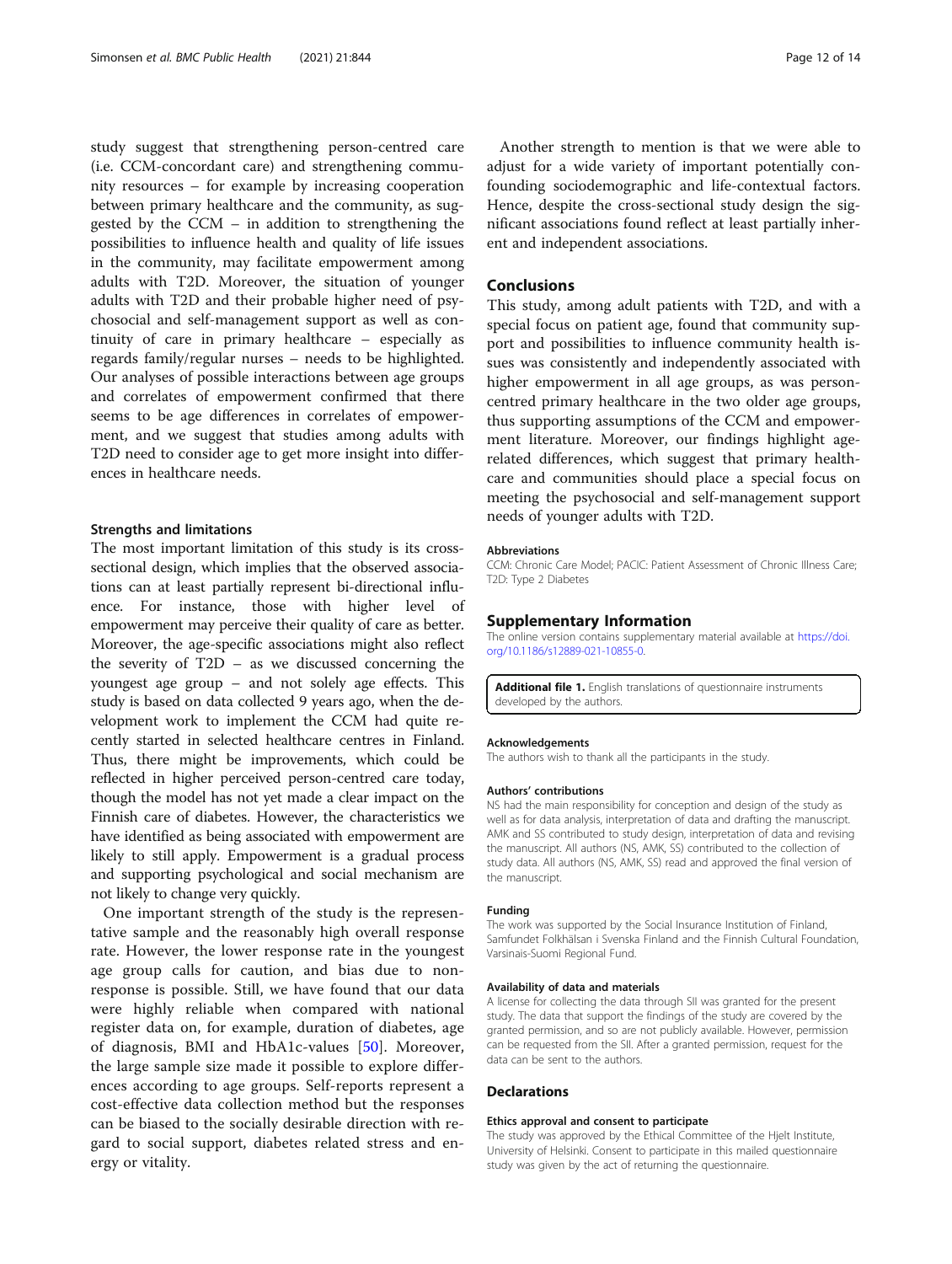### <span id="page-12-0"></span>Consent for publication

Not applicable.

#### Competing interests

The authors have no conflicting interests to declare.

#### Author details

1 Folkhälsan Research Center, Public Health Research Program, P.O. Box 211, 00251 Helsinki, Finland. <sup>2</sup>Department of Public Health, University of Helsinki, Helsinki, Finland. <sup>3</sup>Department of Public Health, University of Turku, Turku University Hospital, Lemminkäisenkatu 1, Turun yliopisto, 20014 Turku, Finland. <sup>4</sup>School of Health and Education, University of Skövde, Skövde, Sweden.

# Received: 12 June 2020 Accepted: 18 April 2021<br>Published online: 01 May 2021

#### References

- 1. Zheng Y, Ley SH, Hu FB. Global aetiology and epidemiology of type 2 diabetes mellitus and its complications. Nat Rev Endocrinol. 2018;14(2):88– 98. <https://doi.org/10.1038/nrendo.2017.151>.
- 2. International Diabetes Federation. IDF diabetes atlas. 8th ed. Brussels: International Diabetes Federation; 2017.
- 3. Kela (Social Insurance Institution of Finland). Kelasto report, 2016. <https://www.kela.fi/kelasto>
- 4. Lascar N, Brown J, Pattison H, Barnett AH, Bailey CJ, Bellary S. Type 2 diabetes in adolescents and young adults. Lancet Diab Endocrinol. 2018; 6(1):69–80. [https://doi.org/10.1016/S2213-8587\(17\)30186-9.](https://doi.org/10.1016/S2213-8587(17)30186-9)
- 5. Bo A, Pouwer F, Juul L, Nicolaisen SK, Maindal HT. Prevalence and correlates of diabetes distress, perceived stress and depressive symptoms among adults with early-onset type 2 diabetes: cross-sectional survey results from the Danish DD2 study. Diabet Med. 2019. <https://doi.org/10.1111/dme.14087>.
- Indelicato L, Dauriz M, Santi L, Bonora F, Negri C, Cacciatori V, et al. Psychological distress, self-efficacy and glycemic control in type 2 diabetes. Nutr Metab Cardiovasc Dis. 2017;27(4):300–6. [https://doi.org/10.1016/j.](https://doi.org/10.1016/j.numecd.2017.01.006) [numecd.2017.01.006.](https://doi.org/10.1016/j.numecd.2017.01.006)
- 7. Hessler DM, Fisher L, Mullan JT, Glasgow RE, Masharani U. Patient age: a neglected factor when considering disease management in adults with type 2 diabetes. Patient Educ Couns. 2011;85(2):154–9. [https://doi.org/10.101](https://doi.org/10.1016/j.pec.2010.10.030) [6/j.pec.2010.10.030.](https://doi.org/10.1016/j.pec.2010.10.030)
- 8. American Diabetes Association. 1. Promoting Health and Reducing Disparities in Populations. Diabetes Care. 2017;40(Supplement 1):S6–S10.
- 9. Young-Hyman D, de Groot M, Hill-Briggs F, Gonzalez JS, Hood K, Peyrot M. Psychosocial Care for People with Diabetes: a position statement of the American Diabetes Association. Diabetes Care. 2016;39(12):2126–40. <https://doi.org/10.2337/dc16-2053>.
- 10. Koponen AM, Simonsen N, Laamanen R, Suominen S. Health-care climate, perceived self-care competence, and glycemic control among patients with type 2 diabetes in primary care. Health Psychol Open. 2015;2(1). [https://doi.](https://doi.org/10.1177/2055102915579778) [org/10.1177/2055102915579778.](https://doi.org/10.1177/2055102915579778)
- 11. King DK, Glasgow RE, Toobert DJ, Strycker LA, Estabrooks PA, Osuna D, et al. Self-efficacy, problem solving, and social-environmental support are associated with diabetes self-management behaviors. Diabetes Care. 2010; 33(4):751–3. <https://doi.org/10.2337/dc09-1746>.
- 12. Catford J. Turn, turn, turn: time to reorient health services. Health Promot Int. 2014;29(1):1–4. <https://doi.org/10.1093/heapro/dat097>.
- 13. McAllister M, Dunn G, Payne K, Davies L, Todd C. Patient empowerment: the need to consider it as a measurable patient-reported outcome for chronic conditions. BMC Health Serv Res. 2012;12(1):157. [https://doi.org/10.1186/14](https://doi.org/10.1186/1472-6963-12-157) [72-6963-12-157](https://doi.org/10.1186/1472-6963-12-157).
- 14. Wagner E. Chronic disease management: what will it take to improve care for chronic illness? Effective Clinical Practice. 1998;1(1):2–4.
- 15. Stellefson M, Dipnarine K, Stopka C. The chronic care model and diabetes management in US primary care settings: a systematic review. Prev Chronic Dis. 2013;10:E26.
- 16. Wagner EH, Austin BT, Davis C, Hindmarsh M, Schaefer J, Bonomi A. Improving chronic illness care: translating evidence into action. Health Aff. 2001;20(6):64–78. <https://doi.org/10.1377/hlthaff.20.6.64>.
- 17. Wagner EH. The role of patient care teams in chronic disease management. BMJ. 2000;320(7234):569–72. <https://doi.org/10.1136/bmj.320.7234.569>.
- 18. American Diabetes Association. Standards of Medical Care in Diabetes—2019 abridged for primary care providers. Clinical Diabetes. 2019; 37(1):11–34. <https://doi.org/10.2337/cd18-0105>.
- 19. Chmiel C, Giewer I, Frei A, Rosemann T. Four-year long-term follow-up of diabetes patients after implementation of the chronic care model in primary care: a cross-sectional study. Swiss Med Wkly. 2017;147:w14522.
- 20. Bodenheimer T, Wagner EH, Grumbach K. Improving primary care for patients with chronic illness: the chronic care model, part 2. JAMA. 2002; 288(15):1909–14. <https://doi.org/10.1001/jama.288.15.1909>.
- 21. Rossi MC, Lucisano G, Funnell M, Pintaudi B, Bulotta A, Gentile S, et al. Interplay among patient empowerment and clinical and person-centered outcomes in type 2 diabetes. The BENCH-D study. Patient Educ Couns. 2015;98(9):1142–9. <https://doi.org/10.1016/j.pec.2015.05.012>.
- 22. Anderson RM, Funnell MM. Patient empowerment: myths and misconceptions. Patient Educ Couns. 2010;79(3):277–82. [https://doi.org/10.1](https://doi.org/10.1016/j.pec.2009.07.025) [016/j.pec.2009.07.025.](https://doi.org/10.1016/j.pec.2009.07.025)
- 23. Funnell MM, Anderson RM. Empowerment and self-Management of Diabetes. Clin Diab. 2004;22(3):123–7. <https://doi.org/10.2337/diaclin.22.3.123>.
- 24. World Health Organization (WHO). Ottawa Charter for health promotion. Geneva: WHO; 1986.
- 25. Nutbeam D. Health promotion glossary. Health Promot Int. 1998;13(4):349– 64. <https://doi.org/10.1093/heapro/13.4.349>.
- 26. Feste C, Anderson RM. Empowerment: from philosophy to practice. Patient Educ Couns. 1995;26(1):139–44. [https://doi.org/10.1016/0738-3991\(95\)00730-N.](https://doi.org/10.1016/0738-3991(95)00730-N)
- 27. Piatt GA, Orchard TJ, Emerson S, Simmons D, Songer TJ, Brooks MM, et al. Translating the chronic care model into the community: results from a randomized controlled trial of a multifaceted diabetes care intervention. Diabetes Care. 2006;29(4):811–7. [https://doi.org/10.2337/diacare.29.04.06.](https://doi.org/10.2337/diacare.29.04.06.dc05-1785) [dc05-1785](https://doi.org/10.2337/diacare.29.04.06.dc05-1785).
- 28. Bodenheimer T, Wagner EH, Grumbach K. Improving primary care for patients with chronic illness. J Am Med Assoc. 2002;288(14):1775–9. [https://](https://doi.org/10.1001/jama.288.14.1775) [doi.org/10.1001/jama.288.14.1775](https://doi.org/10.1001/jama.288.14.1775).
- 29. Anderson RM, Funnell MM, Fitzgerald JT, Marrero DG. The diabetes empowerment scale: a measure of psychosocial self-efficacy. Diabetes Care. 2000;23(6):739–43. <https://doi.org/10.2337/diacare.23.6.739>.
- 30. Anderson RM, Fitzgerald JT, Gruppen LD, Funnell MM, Oh MS. The diabetes empowerment scale-short form (DES-SF). Diabetes Care. 2003;26(5):1641–2. [https://doi.org/10.2337/diacare.26.5.1641-a.](https://doi.org/10.2337/diacare.26.5.1641-a)
- 31. Glasgow RE, Wagner EH, Schaefer J, Mahoney LD, Reid RJ, Greene SA. Development and validation of the patient assessment of chronic illness care (PACIC). Med Care. 2005a;43(5):436–44. [https://doi.org/10.1097/01.mlr.](https://doi.org/10.1097/01.mlr.0000160375.47920.8c) [0000160375.47920.8c.](https://doi.org/10.1097/01.mlr.0000160375.47920.8c)
- 32. Lloyd H, Wheat H, Horrell J, Sugavanam T, Fosh B, Valderas JM, et al. Patient-reported measures for person-centered coordinated care: a comparative domain map and web-based compendium for supporting policy development and implementation. J Med Internet Res. 2018;20(2): e54. <https://doi.org/10.2196/jmir.7789>.
- 33. Fan J, McCoy R, Ziegenfuss J, Smith S, Borah B, Deming J, et al. Evaluating the structure of the patient assessment of chronic illness care (PACIC) survey from the Patient's perspective. Ann Behav Med. 2015;49(1):104–11. <https://doi.org/10.1007/s12160-014-9638-3>.
- 34. Gugiu C, Coryn C, Applegate B. Structure and measurement properties of the patient assessment of chronic illness care instrument. J Eval Clin Pract. 2010;16(3):509–16. <https://doi.org/10.1111/j.1365-2753.2009.01151.x>.
- 35. Glasgow RE, Whitesides H, Nelson CC, King DK. Use of the patient assessment of chronic illness care (PACIC) with diabetic patients: relationship to patient characteristics, receipt of care, and selfmanagement. Diabetes Care. 2005b;28(11):2655–61. [https://doi.org/1](https://doi.org/10.2337/diacare.28.11.2655) [0.2337/diacare.28.11.2655.](https://doi.org/10.2337/diacare.28.11.2655)
- 36. Simonsen N, Koponen AM, Suominen S. Patients' assessment of chronic illness care: a validation study among patients with type 2 diabetes in Finland. BMC Health Serv Res. 2018;18(1):412. [https://doi.org/10.1186/s12](https://doi.org/10.1186/s12913-018-3206-7) [913-018-3206-7.](https://doi.org/10.1186/s12913-018-3206-7)
- 37. Toljamo M, Hentinen M. Adherence to self-care and social support. J Clin Nurs. 2001;10(5):618–27. <https://doi.org/10.1046/j.1365-2702.2001.00520.x>.
- 38. Brandt PA, Weinert C. The PRQ a social support measure. Nurs Res. 1981; 30(5):277–80.
- 39. McCormack LA, Williams-Piehota PA, Bann CM, Burton J, Kamerow DB, Squire C, et al. Development and validation of an instrument to measure resources and support for chronic illness self-management: a model using diabetes. Diabetes educator. 2008;34(4):707–18.